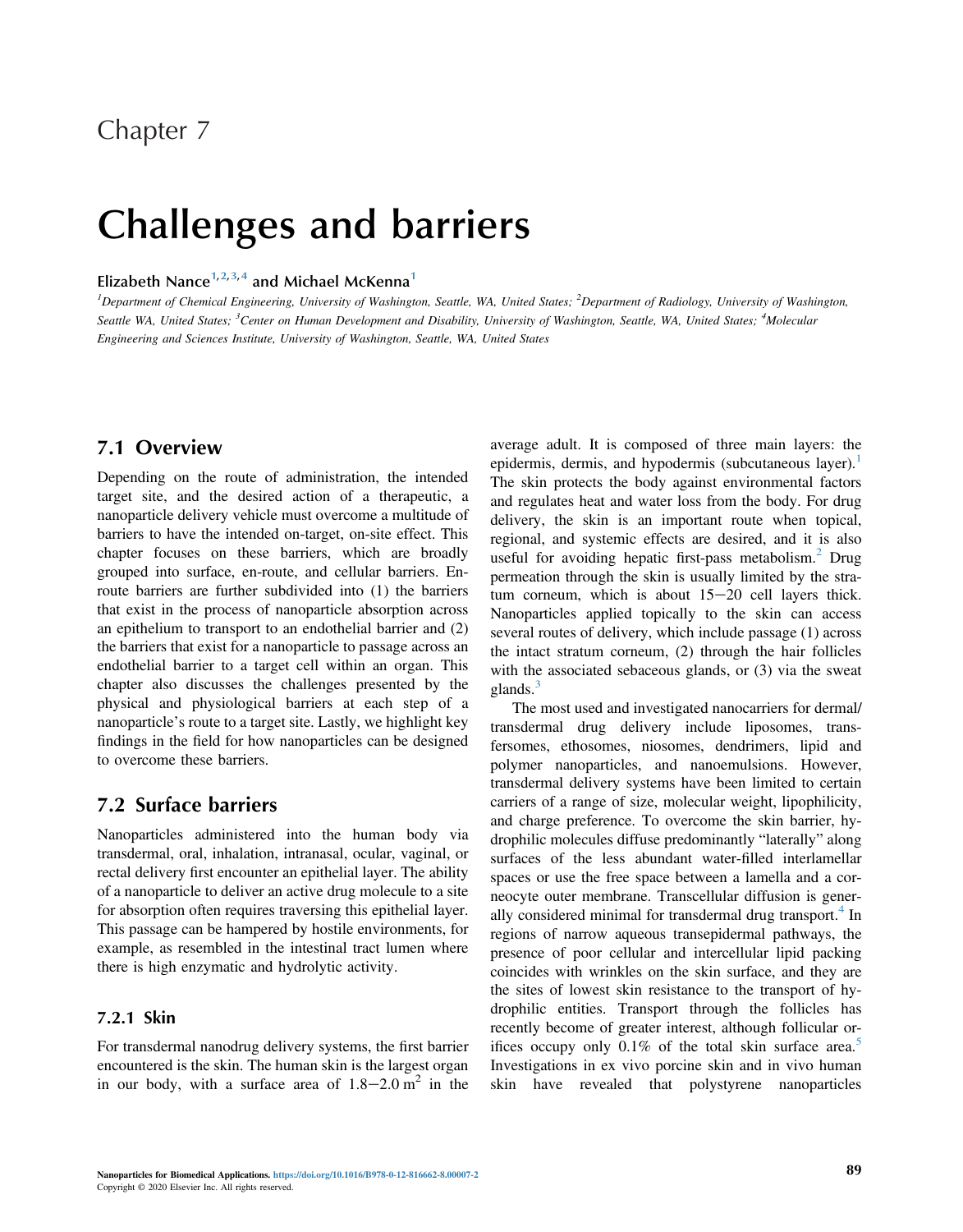accumulate preferentially in the follicular openings in both sp[e](#page-13-0)cies. $6-8$  This distribution was increased in a timedependent manner, and follicular localization was favored by smaller particle sizes. The current consensus in the field is that nanoparticles smaller than 20 nm can penetrate or permeate intact skin, while nanoparticles between 20 and 45 nm can penetrate damaged skin.<sup>[9](#page-13-0)</sup> Larger particles can be translocated or may be stored in skin appendages. $2,9$ 

The skin carries a negative surface charge due to the presence of phosphatidylcholine and negatively charged groups on carbohydrates found in mammalian cells. Therefore, cationic compounds have a positive effect on skin permeation and nanoparticles with predominant posi-tive charge would promote transdermal permeation.<sup>[10](#page-13-0)</sup> Shape has also been identified as a factor that influences skin penetration. Rod-shaped particles have shown higher permeation in the skin than spherical particles.<sup>[11](#page-14-0)</sup> Additional favorable physicochemical characteristics for transdermal delivery include a molecular weight less than approximately 500 Da and an affinity for both lipophilic and hydrophilic phases. $12$ 

## 7.2.2 Luminal space in the gastrointestinal and respiratory tracts

Nanoparticles administered to the respiratory or gastrointestinal tracts interact first with the luminal fluid. The luminal fluid is in contact with the surface of the mucus and varies in volume, dynamics, and composition. The luminal fluid in the small intestine is a dynamic mixture of enzymes, lipids, bile, bacteria, and cellular debris, with significant changes to the composition following food intake. $^{13}$  $^{13}$  $^{13}$  All of these components can interact with or influence the stability of a nanoparticle, altering the physicochemical properties of the nanoparticle. Further, the volume of the luminal fluid may affect the dissolution and distribution of the nanotherapeutic to the underlying mucosal layer. Importantly, the presence of enzymes in the luminal fluid can degrade a nanoparticle and the drug carried within the nanoparticle, prior to reaching the drug's site of action. The use of enteric coatings on nanoparticle formulations can provide protection from enzymatic degradation while transiting the gastrointestinal or respira-tory tracts.<sup>[14](#page-14-0)</sup>

## 7.2.3 Passage across the mucosal layer to underlying epithelium

For delivery to the nose, lung, eye, vaginal tract, rectum, or gastrointestinal tract, or administration methods that access these organs (e.g., intranasal, inhalation, oral delivery), a nanoparticle will encounter a mucosal layer prior to reaching the underlying epithelium.<sup>[15](#page-14-0)–18</sup> The mucus constitutes a complex barrier to diffusion of nanoparticles toward the epithelial surface. Mucus is a viscoelastic hydrogel composed of large glycoproteins, predominantly of the mucin family.<sup>[19,20](#page-14-0)</sup> Mucus production amounts to an average of 1 kg/day in an adult human. Mucus serves as an adhesive barrier to most foreign entities and also introduces steric hindrance and enzymatic activity that can impede or degrade a delivery vehicle.<sup>[19](#page-14-0)</sup> The barrier properties, as discussed in this section, are variable throughout the body [\(Table 7.1\)](#page-2-0) and also vary with patient age and health condition. The current understanding of the barrier properties of mucus are discussed in a recent review<sup>21</sup> and include an expert analysis on the effect on transport and therapeutic outcome.

The ability of nanoparticles to overcome the mucosal barrier and penetrate the mucosal layer has been exten-sively studied in recent years.<sup>[18,21,39,40](#page-14-0)</sup> In general, the use of multiple particle tracking has shown that mucus has a pore cutoff size of 500 nm. $41$  Spherical nanoparticles larger than 500 nm become sterically trapped, independent of surface chemistry. For smaller particles, surface chemistry can significantly impact nanoparticle m[obility](#page-14-0), retention, and transport to the underlying epithelium. $41-43$  Mucus can bind nanoparticles and proteins via hydrophobic in-teractions.<sup>[44](#page-14-0)</sup> Charged groups of the mucin proteins can also interact with charged particles and immobilize them in mucus.<sup>[45](#page-14-0)</sup> The charge density in the mucus mesh depends on local ionic strength and pH. Under hypertonic conditions, charge interactions between mucus and particles will be partially shielded by ions in the fluid, reducing interactions below the levels seen in hypotonic fluids. $45$  Negatively charged carboxylate- and sulfate-modified particles showed a higher transport rate than near neutral or positively charged amine-modified particles. The amine nanoparticle transport is limited by particle aggregation and electrostatic adhesive interaction with mucin fibers. The interactions of particle and mucus made by electrostatic-ionic interactions, van der Waals interactions, hydrophobic forces, and hydrogen bonding also influence nanoparticle retention at the mucosal surface.

## 7.2.3.1 Eye

In the eye, the cornea and conjunctiva epithelia are covered by surface mucins. Ocular mucins are both secreted and cell surface-associated, and are distributed throughout the corneal and conjunctival epithelia, goblet cells, and the lacrimal apparatus.<sup>[15](#page-14-0)</sup> They have heterogeneous functions at the ocular surface including (1) clearance of allergens, pathogens, and debris; (2) lubrication; (3) antimicrobial activity; (4) surface protection against abrasive stress (boundary lubrication); and (5) formation of an apical cell surface barrier.<sup>[15,46](#page-14-0)</sup> A topically applied drug delivery system can be rapidly removed from the ocular surface through blinking, which shears anything off the tear film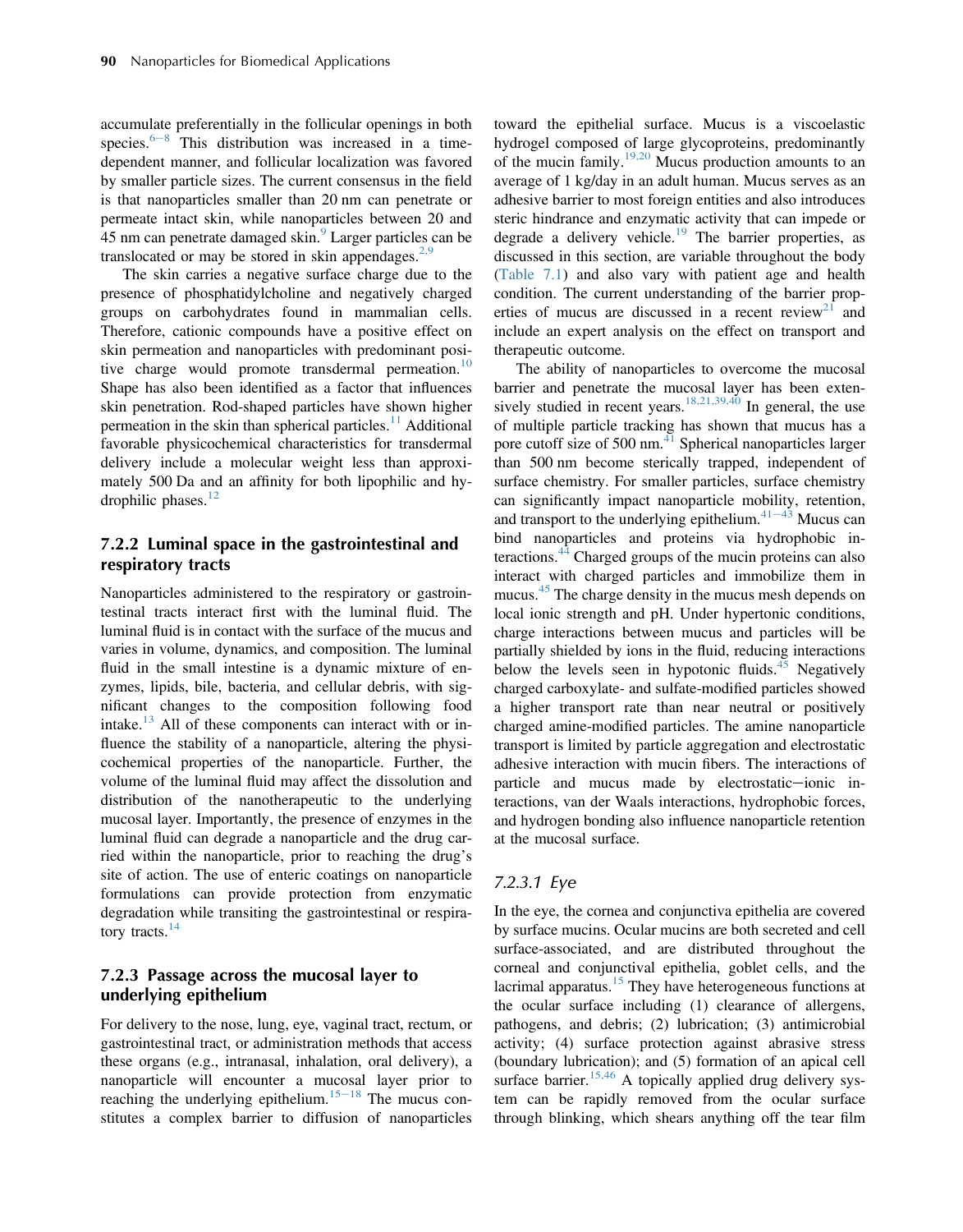|                                  | Average thickness | <b>Reported thicknesses</b> |                                                              | Clearance rate (mm/ |                                                                                 |
|----------------------------------|-------------------|-----------------------------|--------------------------------------------------------------|---------------------|---------------------------------------------------------------------------------|
| Type of mucus                    | $(\mu m)$         | $(\mu m)$                   | Clearance time                                               | min)                | pH                                                                              |
| Respiratory                      |                   |                             | $10 - 20$ min <sup>22</sup>                                  | $2 - 10^{22 - 24}$  |                                                                                 |
| Nasal                            |                   |                             | $8 - 9$ min <sup>25</sup>                                    | $5 - 11^{24}$       | $6.5^{26}$                                                                      |
| Airway                           | 15 [27]           | $7 - 30^{28,29}$            |                                                              | $1 - 4^{23}$        | 7.0-9.0 (Trachea) $30$                                                          |
| Bronchial                        | 55 [31]           | $50 - 60^{31}$              |                                                              | $2 - 3^{24}$        | $7.0 - 9.0^{30}$                                                                |
| Gastrointestinal                 |                   |                             | $2-6$ h (Mouth to colon) <sup>32</sup>                       |                     |                                                                                 |
| Gastric                          | 189 [17]          | $160 - 200^{17}$            |                                                              |                     | $1.0 - 2.0^{32,33}$                                                             |
| Duodenum                         | 170 [17]          | $140 - 200^{17}$            |                                                              |                     | $2.5 - 6^{32,33}$                                                               |
| Jejunum                          | $123$ [17]        | $115 - 125$ <sup>17</sup>   |                                                              |                     | $4.5 - 6.5^{32,33}$                                                             |
| <b>Ileum</b>                     | 480 [17]          | $400 - 500^{17}$            |                                                              |                     | $7.0 - 8.0^{32}$                                                                |
| Colonic                          | 830 [17]          | $700 - 900$ <sup>17</sup>   | $\sim$ Hours to days (for oral administration<br>route) $32$ |                     | $7.0 - 8.0^{32}$                                                                |
| Ocular                           |                   |                             | $5 - 10$ min <sup>34</sup>                                   |                     | $7.0 - 7.4^{32,35}$                                                             |
| Mucus layer                      | $0.035$ [36]      | $0.02 - 0.05^{36}$          |                                                              |                     |                                                                                 |
| Tear film                        | 5 [37]            | $3 - 7^{37}$                |                                                              | $1 \mu L/min34$     | $\sim$ Slightly basic <sup>36</sup>                                             |
| Female cervical vaginal<br>tract |                   |                             | $\sim$ 1-3 h <sup>18</sup>                                   |                     | $3.5 - 4.5$ (Healthy<br>women) $38$<br>$5.4 - 8.2$ (Infertile<br>women $)^{18}$ |

<span id="page-2-0"></span>

|  |  |  | TABLE 7.1 Overview of properties of mucus that influence nanoparticle penetration and retention, where reported in literature. |
|--|--|--|--------------------------------------------------------------------------------------------------------------------------------|
|--|--|--|--------------------------------------------------------------------------------------------------------------------------------|

The values for the average and reported thickness of mucus are total thickness, which includes the thickness of both the loosely adherent and firmly adherent layers.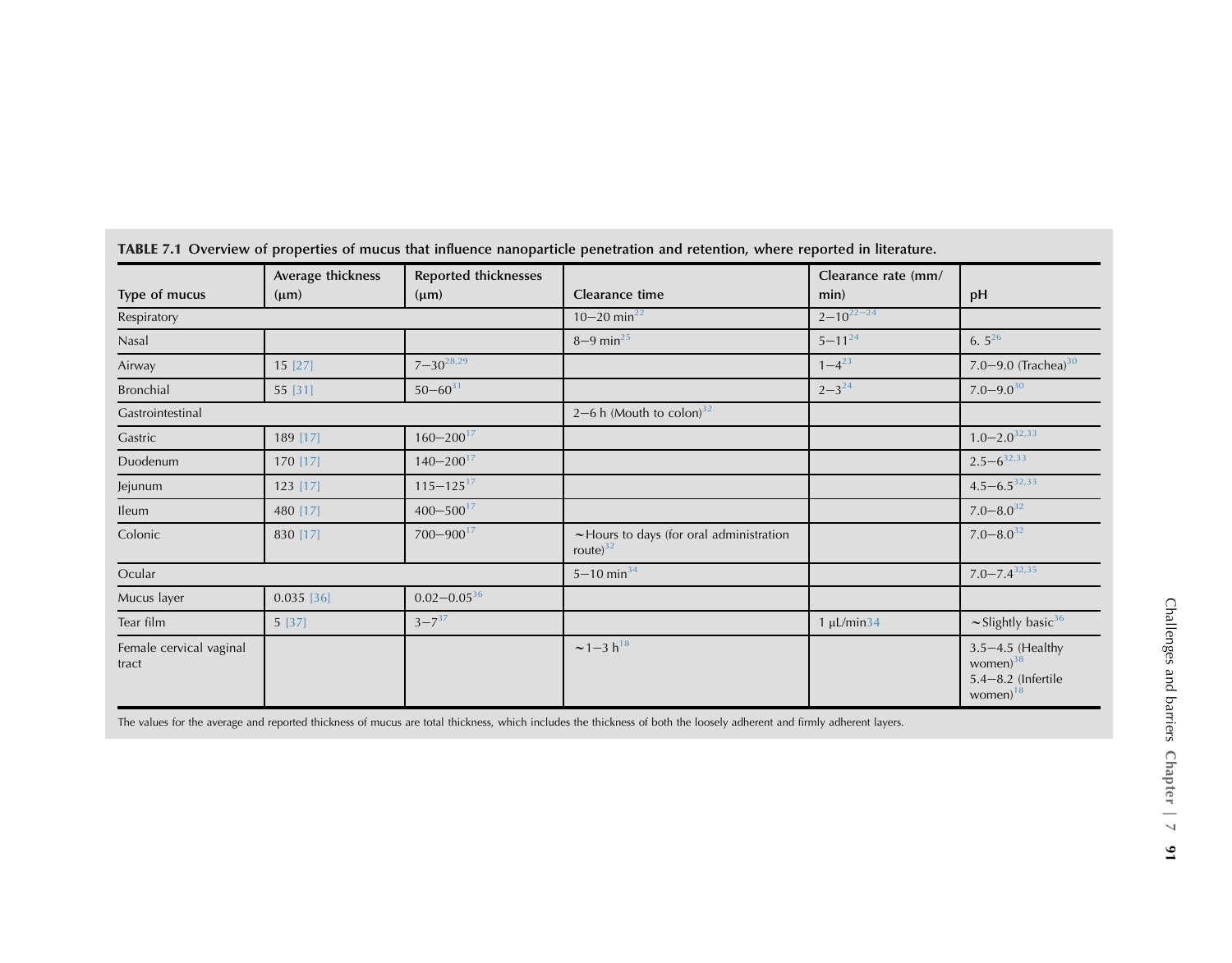layer of the eye and results in a short drug retention time. $34$ The flow of lacrimal fluid moves the drug to the nasolacrimal duct from the ocular surface in a few minutes, with a lacrimal turnover rate of approximately 1  $\mu$ L/min.<sup>[47](#page-14-0)</sup> Typically, less than 5% of the drug administered is retained on the ocular surface as a result of the corneal epithelium barrier and nasolacrimal duct drainage. $48,49$  The cornea it-self is approximately [50](#page-14-0)0  $\mu$ m thick.<sup>50</sup> The healthy corneal epithelium is lipophilic in nature with tight junctions, which leads to limitation of the permeation of hydrophilic molecules. $51$  Chitosan has been the most widely explored nanoparticle coating to increase residence time in the precorneal region. $52$  For intravitreal delivery, poly(ethylene glycol) (PEG) coatings on nanoparticles can increase dis-tribution and retention in the eye.<sup>[53](#page-14-0)</sup> For posterior segment delivery, nanoparticle residence time and localization depend on the size and surface properties. Particles in the range of  $20-2000$  nm have been retained at the site of administration for at least 2 months.<sup>[54,55](#page-15-0)</sup> Positively charged nanoparticles can penetrate the vitreal barrier and reach the inner limiting membrane of the eye.<sup>[56](#page-15-0)</sup> Negatively charged particles can penetrate the whole retina and reach the outer retinal layers such as the photoreceptor layer and the retinal pigment epithelium (RPE). In the presence of disease, negatively charged particles can reach even further to the choroid region due to disruption of the RPE.<sup>[57](#page-15-0)</sup>

## 7.2.3.2 Nose

Nasal delivery has conventionally been restricted to topically or locally acting therapeutic agents for the treatment of a nasal issue. More recently, nasal delivery has received increased attention as a substitute for oral and parenteral routes for several systemic therapeutic agents. The volume and surface area of the human nasal cavity is  $15-20$  mL and  $150-200 \text{ cm}^2$ , respectively.<sup>[58](#page-15-0)</sup> The nasal mucosa lines the entire nasal cavity from the nostrils to the pharynx. A dynamic layer of mucus overlies the nasal epithelium (the outermost layer of cells of the nasal mucosa). The nasal submucosa underlies the basement membrane. This layer is made up of glands, mucus, nerves, an extensive network of blood vessels, and cellular elements like blood plasma. The entire mucosa is highly concentrated with blood vessels and contains large venouslike spaces.<sup>[59](#page-15-0)</sup> Nanoparticles have been used for intranasal vaccine delivery, $60$  to induce systemic and mucosal immunity, and for treatment of neurological disorders. $61$  Although studies identifying particle size are not conclusive, the most commonly used size ranges are  $40-200$  nm.<sup>62</sup> Cationic particles increase residence time in the nasal cavity compared to anionic platforms. Cationic chitosan nanoparticles and polymer nanoparticles have demonstrated the ability to cross epithelium via tight junction disruption, and uptake in the brain.[63,64](#page-15-0) However, cationic phospholipid nanoparticles

used for vaccine delivery have not taken up in the brain, or crossed airway epithelium,  $65$  suggesting that nanoparticle composition might play a role in transport across the nasal mucosal barrier.

## 7.2.3.3 Lung

An inhaled nanotherapeutic in the lungs encounters airway surfaces lined by ciliated epithelial cells and covered with an airway surface layer. The airway surface layer has a mucus layer that entraps inhaled particles and foreign pathogens, and a low viscosity periciliary layer (PCL) that lubricates airway surfaces and facilitates ciliary beating for efficient mucus clearance.<sup>[16,24](#page-14-0)</sup> Normal respiratory mucus is composed of  $\sim 1\%$  mucins,  $\sim 1\%$  salt,  $\sim 1\%$  other proteins, and  $\sim$ 97% water.<sup>[66,67](#page-15-0)</sup> The hydration status of respiratory mucus is principally regulated by the export of Cl through the cystic fibrosis (CF) transmembrane conductance regulator (CFTR) and  $Ca^{+2}$ -activated chloride channels, and by the influx of  $Na<sup>+</sup>$  through the epithelial  $Na<sup>+</sup>$ channel. $^{68}$  $^{68}$  $^{68}$  By regulating these two processes, the epithelium controls the amount of water on the airway surface, which influences the thickness of the mucosal barrier. In normal, healthy lungs, after secretion and hydration of mucins, a thin layer of mucus (e.g.,  $2-5 \mu m$  thick in the trachea) is formed above the cilia from the bronchioles to the upper airway to protect the epithelium. The thickness of this mucosal layer is altered in the presence of disease, which can significantly impair nanoparticle transport to the airway epithelium. $27,28$  Inhalation of drug-loaded nanoparticles has been a promising approach for the treatment of diseases such as asthma, chronic obstructive pulmonary disease, CF, and lung cancer. Nanoparticles with a primary or agglomerate particle size between 10 and 100 nm will deposit more efficiently in the alveolar region compared to particles with an agglomerate particle size between 100 and 1000 nm. $69-72$  $69-72$  A large body of literature has focused on making nanoparticles mucoadhesive through the incorporation of cationic or thiolated surfaces that interact with negatively charged glycosylated or cysteine-rich hydrophobic domains of airway mucin fibers. Additionally, nanoparticle formulations with hydrophobic core polymers could interact with mucins through hydrophobic interactions. Nanoparticles that are mucoadhesive were thought to be retained for longer duration in the lungs due to the ability of these charged nanoparticles to change mucus rheology through multivalent mucus-particle interactions, which decreases mucociliary clearance (MCC) rates.<sup>[73](#page-15-0)</sup> However, mucoadhesive nanoparticles are unable to reach the underlying epithelium due to entrapment in the mucus gel layer, which is rapidly cleared. Therefore, more recent findings have focused on the penetration and retention of nanoparticles that are mucus-penetrating. $40$  Mucuspenetrating particles possess a dense brush layer of PEG on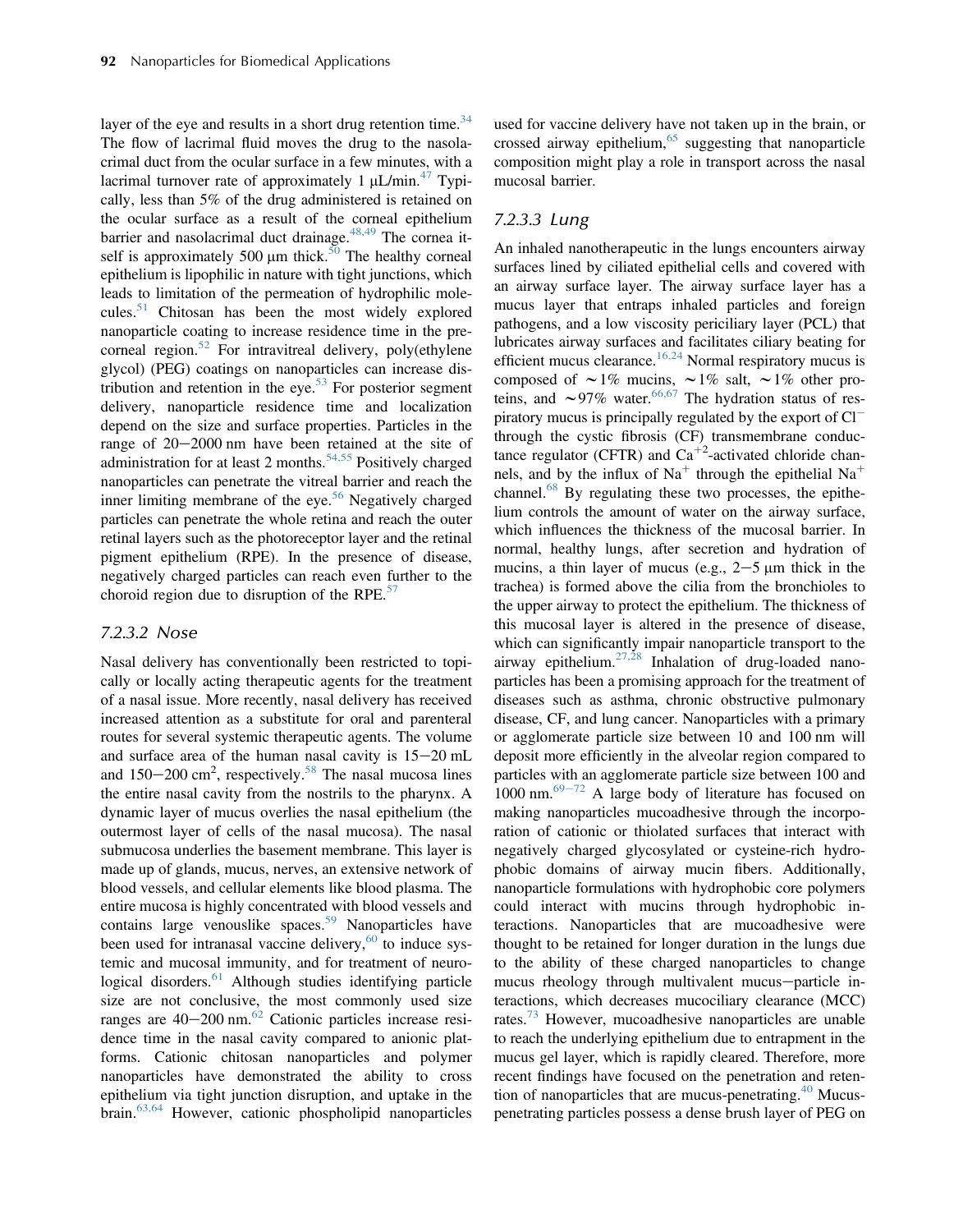the particle surface. $74-76$  $74-76$  When particles are mucuspenetrating, they can reach the underlying PCL that is cleared less rapidly and diffuse to the epithelial surface.

## 7.2.3.4 Gastrointestinal tract

Following oral delivery, a nanotherapeutic will encounter a heterogenous mucosal environment as it transits through the gastrointestinal (GI) tract. The thickness of mucus layer in the human intestine ranges from  $100$  to  $900 \mu m$  (gastric compartment to colon) and consists of an outer, loosely adherent layer, and an inner, thinner, and more strongly adherent layer. The inner, strongly adherent layer has been estimated to be 116  $\mu$ m thick in the colon.<sup>[17,41,77](#page-14-0)</sup> The outer loosely attached layer is thinner in the small intestine  $({\sim}100-170 \text{ }\mu\text{m})$  but thicker in the colon  $(600-800 \text{ }\mu\text{m})$ .<sup>[17,41,78](#page-14-0)</sup> In the intestinal tract, the ionic strength, ionic composition, and pH have all been shown to vary significantly depending on the location in the intestine, feeding status, and meal contents. Osmolality and ionic strength can fluctuate from hypotonic to isotonic to hypertonic within short distances in the gut after a meal.<sup>[79](#page-15-0)</sup> Therefore, for orally delivered nanotherapeutics, particle interactions with the mucosal layers will depend partially on, among other factors, feeding state. Gut transit time will also play a role in nanoparticle transport across the mucosal layer because the GI tract is continuously motile and in various stages of activity.<sup>[80](#page-15-0)</sup> As discussed in [Section](#page-5-0) [7.2.3.7,](#page-5-0) gut transit time varies across species, therefore translation of results for nanoparticle retention from one study to the next should take into account the species and model used for the specified study.

Although there are many different sites within the GI that might be targeted with nanotherapeutics, there are general considerations that apply to the ability of nanoparticles to overcome or interact with the mucosal layer throughout the GI tract. There is a size limit to cross the intestinal mucosal barrier because the range of mesh pore spacing of the mucus is  $50-1800$  nm.<sup>[81](#page-15-0)</sup> Hydrophobicity and surface charge play a key role in interaction with GI mucus. Particles with hydrophobic surfaces are generally considered mucoadhesive. Similarly, particles with positive surfaces, such as those coated or made with chitosan, show increased interaction and adherence to the luminal mucus gel. $82$  Additionally, as with delivery to the lung, mucuspenetrating particles have shown greater ability to reach the underlying adherent layer, diffuse to the epithelial surface, and transverse the epithelium to reach systemic circulation.[83](#page-15-0) Given the wide range of conditions in the GI tract, design of nanoparticles to leverage transport to a specific region of the GI tract should be considered. The reader is referred to several excellent reviews that discuss

the various barriers, including gut transit time and feed state, to developing drugs for effective oral delivery. $39,84-87$  $39,84-87$  For recent developments in targeting nanoparticles to specific sites in the GI tract, the reader is referred to a review by Ensign et al.<sup>[88](#page-15-0)</sup>

## 7.2.3.5 Vaginal tract

In the vaginal tract, cervicovaginal mucus (CVM) can have a significant impact on the penetration, distribution, and residence time of nanoparticle-based systems for vaginal drug delivery applications. Mucus produced at the cervix bathes and coats the vaginal walls, mixing with vaginal epithelial cells and vaginal transudate, and serves as a physical barrier to protect the vagina against infection. Outside the period of ovulation, the composition of CVM is composed mostly of water ( $\sim$ 90%–95%) with gel-forming glycoproteins, lipids, soluble proteins, enzymes, and various immune factors. $^{19}$  $^{19}$  $^{19}$  During ovulation, cervical mucus becomes watery and mucin proteins align to allow sperm to pass more readily through the cervix into the uterus. However, ovulatory mucus is produced in more copious amounts, thus facilitating clearance and impeding drug absorption. Mucins in CVM from nonovulatory women and women on hormonal contraceptives form a tight meshwork, acting as a barrier to protect the epithe-lium.<sup>[89](#page-15-0)</sup> Nonovulatory human CVM was recently found to have pores in the range of  $50-1800$  nm, with an average of  $340 \pm 70$  nm.<sup>[81](#page-15-0)</sup>

### 7.2.3.6 Colorectal delivery

For certain applications, such as treatment of colorectal cancer and colitis, or rectal protection against sexually transmitted diseases, colorectal delivery may be utilized. Additionally, colorectal delivery can allow drugs to reach systemic circulation without degradation due to stomach acid or digestive enzymes and avoids the hepatic first-pass metabolism, discussed in [Section 7.3.1](#page-5-0). The colon absorbs  $1.4-1.8$  L of water per day, a process which is driven by active transport. $86$  A wide range of nanoparticles sizes, from 100 to 500 nm are capable of penetrating the colorectal mucosal barrier,  $83$  as long as the particles are mucuspenetrating. Interestingly, what might be a more important factor than the nanoparticle design is the tonicity in which the nanoparticles are delivered. Further studies by Maisel et al. show that the ion composition of the fluid significantly affects nanoparticle penetration across the colorectal mucosal layer.<sup>[90](#page-15-0)</sup> Nanoparticle retention and distribution was improved when nanoparticles were administered in moderately hypotonic enemas, whereas hypertonic and isotonic enemas reduced retention and limited distribution, even of mucus-penetrating particles, in colorectal tissue.<sup>[90](#page-15-0)</sup>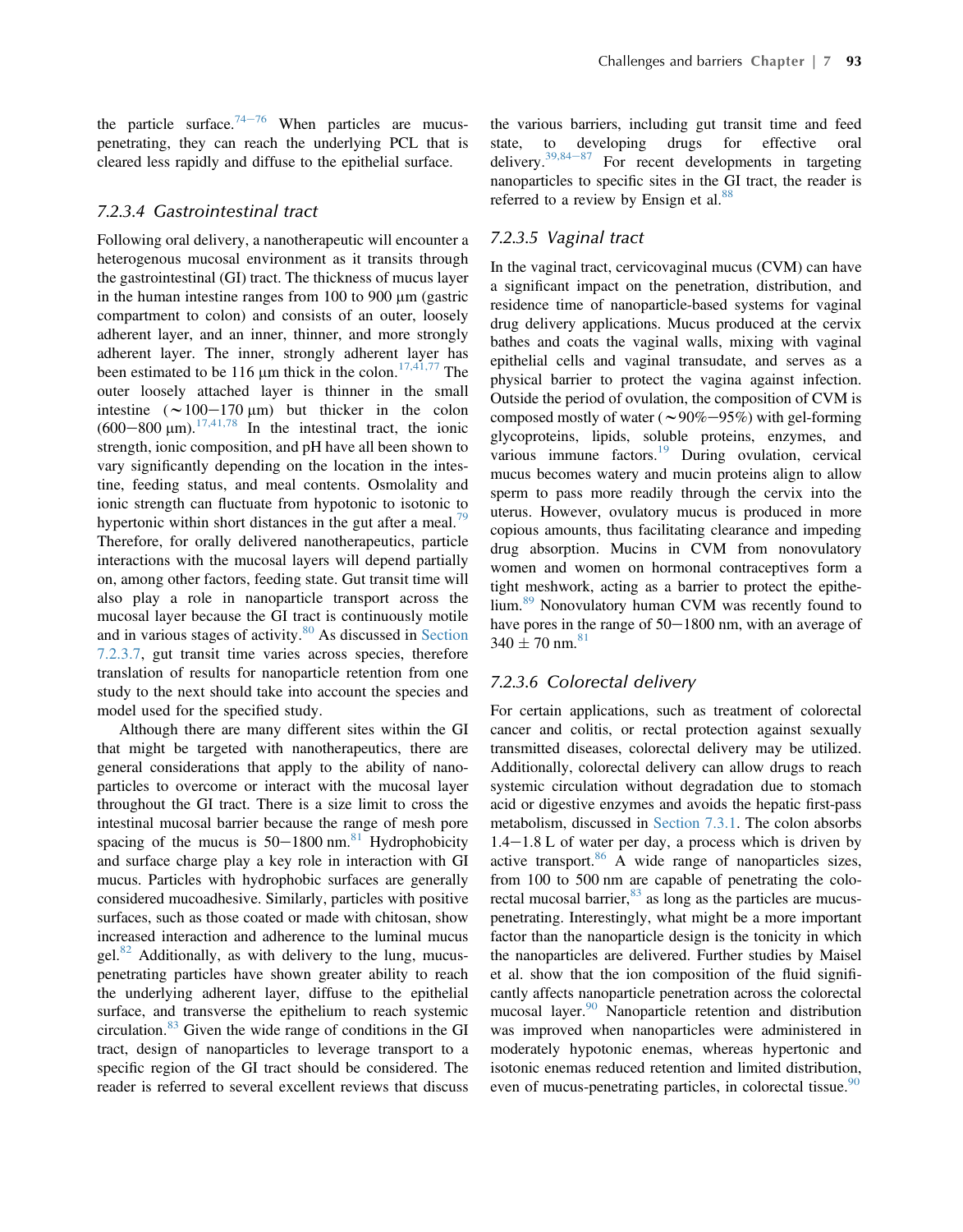#### <span id="page-5-0"></span>7.2.3.7 Mucosal variance across species

Many nanotherapeutics are tested preclinically in animal models. Therefore, it is important to acknowledge the mucus barrier shows large species variation. In the nose, the total mucosal area is correlated to the nasal surface area. The nasal surface area: body weight ratio of humans is 2.5 cm<sup>2</sup>/kg, whereas in animals it ranges from 7.7 to  $46 \text{ cm}^2/\text{kg}$  for rats, rabbits, pigs, dogs, and monkeys. <sup>[91](#page-15-0)</sup> In the GI, the rat intestinal mucus layer is 10-fold thicker or more in all segments of the intestine compared to the thickness in humans.<sup>17,81,92</sup> The variation in mucosal barrier properties and GI transit time differs species to species. The rat and mouse have a long GI transit time of  $20-30$  h, whereas the canine is approximately  $6-8 h^{32}$  $6-8 h^{32}$  $6-8 h^{32}$  In the vaginal tract, the immunological and hormonal differences between murine models and humans alter the barrier properties of the mucosal layer,  $39$  as well. Each of these species-based differences can introduce a translational barrier for nanotherapeutics that must overcome the mucosal layer to be effective.

#### 7.2.4 Mucociliary clearance

The understanding of mucus layer thickness, function, and clearance times at various mucosal surfaces is important to the development of nanoparticles, since they must penetrate mucus at rates markedly faster than mucus renewal and clearance in order to overcome the barrier. Mucus is continuously secreted, then shed and discarded or digested and recycled. The fastest turnover is typically observed at surfaces with the thinnest mucus layer. In the eye, the tear turnover rate under normal physiological conditions is in the range of  $13\% - 20\%$  per minute, leading to nearly complete clearance of most molecules and particulates from the eye within minutes. $93$  In the nose, cilia lining epithelium coated with nasal mucosa create motions which drain mucus from the nasal passage to the throat, where the mucus is swallowed and digested by stomach enzymes. The activity level of cilia in the nasal cavity is dependent on temperature, where in cold temperatures cilia become less active. The mucus flow rate is about  $7-12$  mm per minute, and the mucus layer is renewed approximately every  $20 \text{ min.}^{22,94,95}$  $20 \text{ min.}^{22,94,95}$  $20 \text{ min.}^{22,94,95}$  In the respiratory tract, the coordinated interaction of the mucus layer and PCL on the surface of the respiratory tract results in mucociliary clearance (MCC). MCC rates of 100–300  $\mu$ m/s have been measured in the human trachea,<sup>[23](#page-14-0)</sup> and the luminal gel layer of respiratory tract mucus is replaced every  $10-20$  min, leading to efficient clearance of inhaled particulates.<sup>[22](#page-14-0)</sup> The sol phase of respiratory mucus is thought to be cleared much less rapidly than the more solidlike luminal gel layer. In the GI, peristaltic forces lead to quick turnover times of the mucus, on the order of  $4-6$  h.<sup>[96](#page-16-0)–98</sup> In the vagina, mucus is cleared by intra-abdominal pressure as well as abdominal motions, which squeeze the walls of the vagina together.<sup>[99](#page-16-0)</sup> The typical clearance time in the human cervical vaginal tract remains unclear, but is likely on the order of a few hours. Therefore, due to these differences in MCC along with differences in mucosal properties, the design of a nanoparticle to overcome mucosal barrier properties and mucosal clearance is dependent on target location and necessary site of action.

#### 7.2.5 Absorption across an epithelial layer

If the target site requires access to systemic circulation, nanoparticles must absorb across the epithelium. Nanoparticle design factors that influence absorption across an epithelium include (1) physical and chemical stability of the particles and drug at the mucosal site, (2) residence times in regions of particle uptake, (3) interaction with mucosal contents and (4) transport through mucus, as discussed previously in this chapter, and (5) adhesion to epithelial surfaces. Nanoparticles can permeate across an epithelium by translocation via the tightly regulated narrow paracellular space, or by transport first through the apical plasma membrane (for intracellular delivery).<sup>[100,101](#page-16-0)</sup> There is some evidence to support transport through the basolateral part of the plasma membrane (for transcellular de-livery) to reach systemic circulation.<sup>[102](#page-16-0)</sup> General mechanisms of nanoparticle uptake in cells are discussed in [Section 7.4.](#page-11-0)

## 7.3 En-route barriers

Once a nanotherapeutic has absorbed across an epithelial layer it passes into systemic circulation. However, if administered orally, a nanoparticle must first overcome the first-pass effect. In this section, we will cover barriers introduced by the first-pass effect, circulation, passage across an endothelial layer, and transit through a tissue extracellular space (ECS) ([Fig. 7.1](#page-6-0)).

## 7.3.1 First-pass effect following oral delivery

Extensive hepatic first-pass metabolism is one of the principal reasons for poor oral bioavailability of drugs. Hepatic first-pass (referred to as first-pass effect or first-pass metabolism) occurs when a drug absorbed from the GI tract is metabolized by enzymes within the liver to their watersoluble form, which facilitates excretion through the kid-neys.<sup>[103](#page-16-0)</sup> Enzymes that can act on a drug are GI lumen enzymes, gut wall enzymes, bacterial enzymes, and hepatic enzymes. Metabolism of a drug to its water-soluble form prevents the required amount of drug to reach systemic circulation, which can result in the need for higher doses of drug to achieve a minimum effective plasma concentration.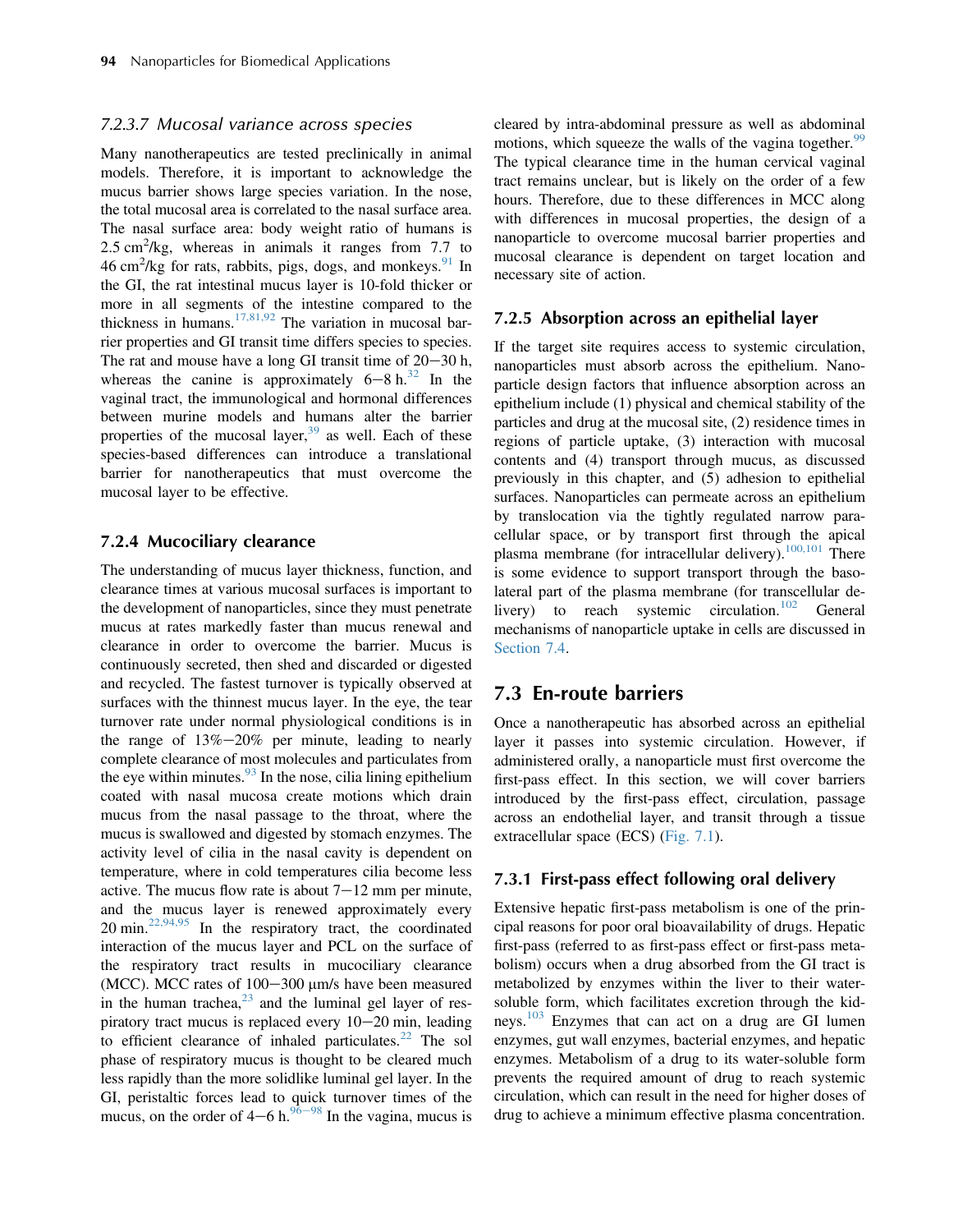<span id="page-6-0"></span>

FIGURE 7.1 Overview of biological barriers encountered by a nanoparticle when administered orally or through a route that reaches systemic administration.

When this happens, dose-related side effects can occurthe resulting metabolites may possess equal pharmacological activity or may have modified activity leading to increased or decreased effect, and the metabolites produced can be toxic compared to the parent drug. Nanoparticles have been commonly used to overcome the first-pass metabolism of most drugs through protection of the drug from enzymatic degradation by incorporation into the nanoparticle core, or through the use of surface coatings.<sup>88</sup> Surface coatings can decrease hepatic first-pass clearance by increasing transport in Peyer's patches, small patches of lymphatic tissue in the intestine, or uptake in M-cells, specialized epithelial cells associated with the immune system in the gut. $85,104$  Using nanoparticles to target the intestinal lymphatic system can be useful for improving oral bioavailability of drugs that are susceptible to a high-degree of first-pass metabolism, such as steroids.<sup>105-[108](#page-16-0)</sup>

## 7.3.2 Circulation

A large amount of focus in the nanotechnology field has centered around the barriers faced when nanoparticles are administered to or reach systemic circulation. These barriers include opsonization and subsequent sequestration by the mononuclear phagocyte system (MPS) (also referred to as the reticuloendothelial system (RES)), nonspecific distribution, hemorheological or blood vessel flow limitations, pressure gradients, enzymatic degradation, and cellular internalization.[109,110](#page-16-0) Additionally, while in circulation, nanoparticles can become destabilized, have leakage or

displacement of cargo, undergo degradation or disassembly, or have premature detachment of target ligands. $111$ Nanoparticle size and surface chemistry or surface coating are the most common properties to tune to increase circulation time and reduce opsonization and MPS clearance. For example, highly cationic nanoparticles are rapidly cleared from circulation to a greater extent than anionic nanoparticles.<sup>[112](#page-16-0)</sup> Neutral nanoparticles, as well as those with a slight negative charge, show significantly prolonged circulating half-lives.<sup>[113](#page-16-0)</sup> Nanoparticle circulation studies have defined optimal size ranges to avoid excretion from filtration through the liver, spleen, and kidney. Generally, smaller than 10 nm unmodified nanoparticles are filtered by the kidney,  $114$  nanoparticles between 10 and 200 nm are captured by Kupffer cells in the liver and splenic macro-phages,<sup>[115](#page-16-0)</sup> and particles larger than 200 nm are retained in the red pulp of the spleen.<sup>115–[117](#page-16-0)</sup> In addition, some studies have suggested that nanoparticles should be greater than 120 nm to avoid nanoparticle entrapment in the disse and hepatic parenchymal space. $118$ 

## 7.3.2.1 Nanoparticle opsonization and the mononuclear phagocyte system

The MPS consists of a system of phagocytic cells, predominantly resident macrophages, in the spleen, lymph nodes, and liver ([Fig. 7.2\)](#page-7-0). The MPS can sequester nano-particles immediately after systemic injection.<sup>[119](#page-16-0)</sup> Sequestration can occur when nanoparticles become opsonized. Opsonization involves the adsorption of plasma proteins,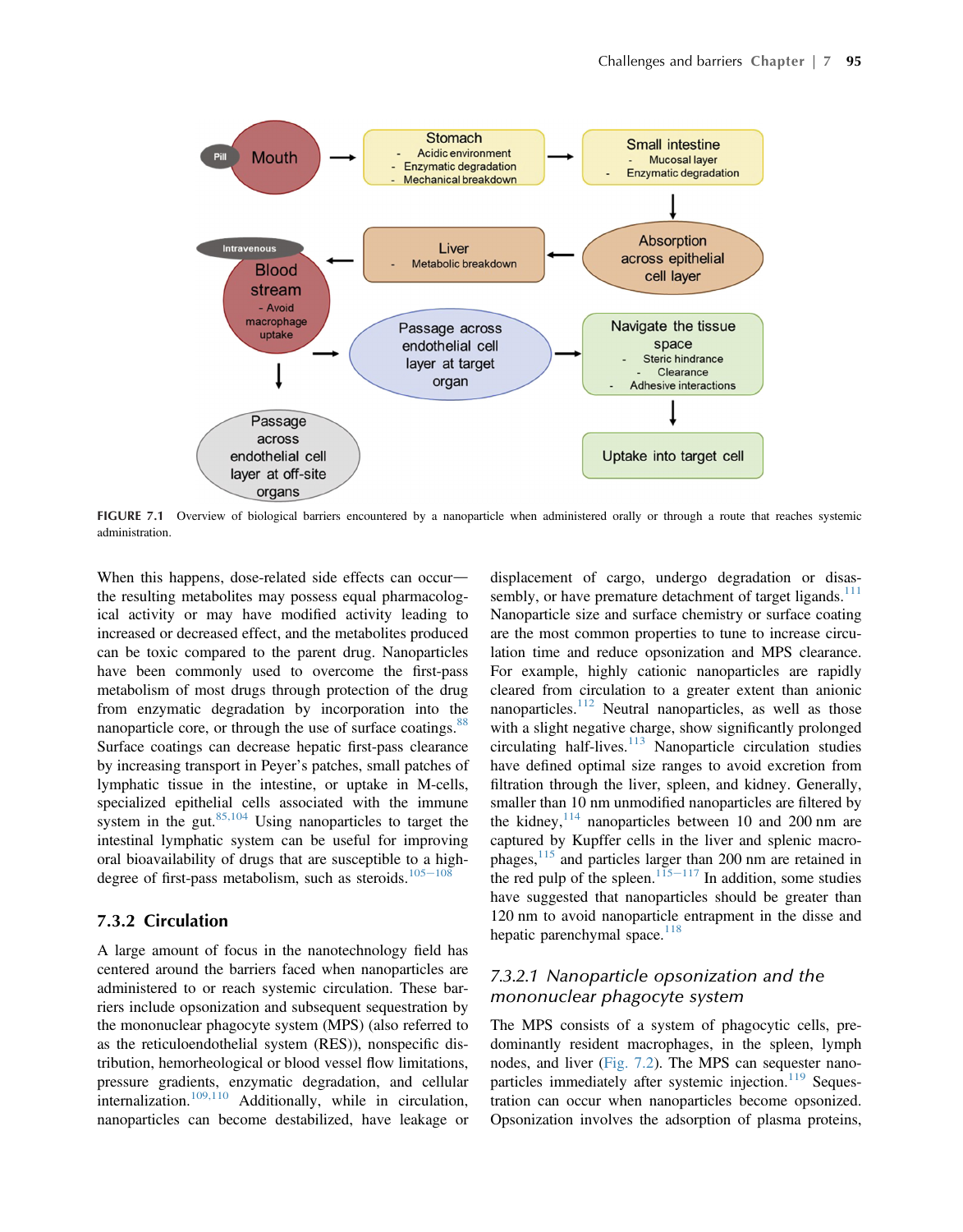<span id="page-7-0"></span>

FIGURE 7.2 Phagocytic cells that can internalize nanoparticles in circulation or in tissue.

including immunoglobulins, complement proteins, albumin, apolipoprotein, and fibrinogen, onto the surface of circulating nanoparticles.[120](#page-16-0) There are many factors that can influence the process of opsonization, including nanoparticle size, surface charge, hydrophobicity, and surface chemistry.[121](#page-16-0) Once proteins are adsorbed to the surface of a nanoparticle, the nanoparticle can undergo attachment to specific receptors on the surface of phagocytes, which leads to nanoparticle internalization. Nanoparticles are then transported to phagosomes and fused with lysosomes. $122$ Opsonization can mask active-targeting ligands on the surface of nanoparticles, resulting in a reduction in specificity. The opsonization of nanoparticles and subsequent clearance by MPS could also initiate severe immunological reactions.

Opsonization can be reduced or avoided through controlling the surface coating of nanoparticles. For example, PEG has been widely utilized to shield particle surfaces from protein interaction, $123$  effectively making them stealthlike in the body. PEG is a biocompatible, hydrophilic, biologically inert polymer that has been approved by the US Food and Drug Administration (FDA) for internal use, for a number of applications. PEGylation involves the grafting of PEG to the surface of nanoparticles. Ethylene glycol units form tight associations with water molecules, leading to formation of a hydrating layer $124$  that hinders protein adsorption and subsequent clearance by the MPS. The density of PEG engraftment on the surface of nano-particles can affect the effectiveness of the PEG layer.<sup>[75,125](#page-15-0)</sup> While PEG is the most commonly utilized polymer for

coating nanoparticles, other materials including polaxamers, polyvinyl alcohol, poly(amino acid)s, and poly-saccharides<sup>[126](#page-16-0)</sup> and zwitterionic compounds<sup>[127](#page-16-0)</sup> have also been used to reduce nanoparticle opsonization. More recent advances have utilized cell membrane coatings (both lipidic and protein components) isolated from red blood cells or leukocytes on nanoparticles to reduce protein adsorption.<sup>[128,129](#page-16-0)</sup>

## 7.3.2.2 Alterations of nanoparticle physicochemical properties in circulation

The adsorption of proteins to the surface of nanoparticles can potentially destabilize nanoparticles and lead to the premature release of their payloads.<sup>[130](#page-16-0)</sup> When a drug is released prematurely in circulation, it eliminates the favorable pharmacokinetics of the nanocarrier and is then available to induce toxicity or susceptible to enzymatic degradation and clearance. Plasma proteins can also bind to or displace the encapsulated drug. The abilities of proteins to destabilize nanostructures are often measured and can vary protein to protein.<sup>[131](#page-16-0)</sup> For example, polymeric micelles (e.g., PEG-b-poly(propyl methacrylate-co-methacrylic acid)/poly(amidoamine) and PEG-b-poly(D,L-lactide)) were tested with a series of proteins (e.g., albumin,  $\alpha$ - and  $\beta$ -globulins,  $\gamma$ -globulins). Although most proteins were found to contribute to micelle destabilization, a more significant effect was observed for  $\alpha$ - and  $\beta$ -globulins.<sup>[130](#page-16-0)</sup> However, destabilization of nanoparticles may also result from interactions with other components in blood (e.g., blood cells) and the degradation of the polymeric constituents of the nanoparticle through hydrolysis or enzymatic activity. $132$ 

## 7.3.2.3 Blood vessel flow limitations and pressure gradients

Blood vasculature varies throughout the body based on blood flow needs and nutrient demand of tissues. The properties of blood vessels influence nanoparticle flow and partitioning to the endothelial surface. The capillary is the smallest of the blood vessels, ranging from  $5$  to  $40 \mu m$  in diameter.<sup>[133](#page-17-0)</sup> The capillary has a high surface area to volume ratio, maximizing the potential for blood-tissue exchange. Furthermore, the vessel walls of most capillaries in the body consist of an endothelial cell layer, just one-cell thick, thereby minimizing transport times across the vessel wall. $134$  There is a hydrostatic pressure that exists between capillary and tissue, and an osmotic pressure that is the difference in protein concentration in blood and the interstitial space. The net difference in these two pressures causes fluid flow from capillaries into tissue, driving convective transport of macromolecules into the interstitial space.<sup>[135](#page-17-0)</sup> Blood flow is dependent on the volume of blood,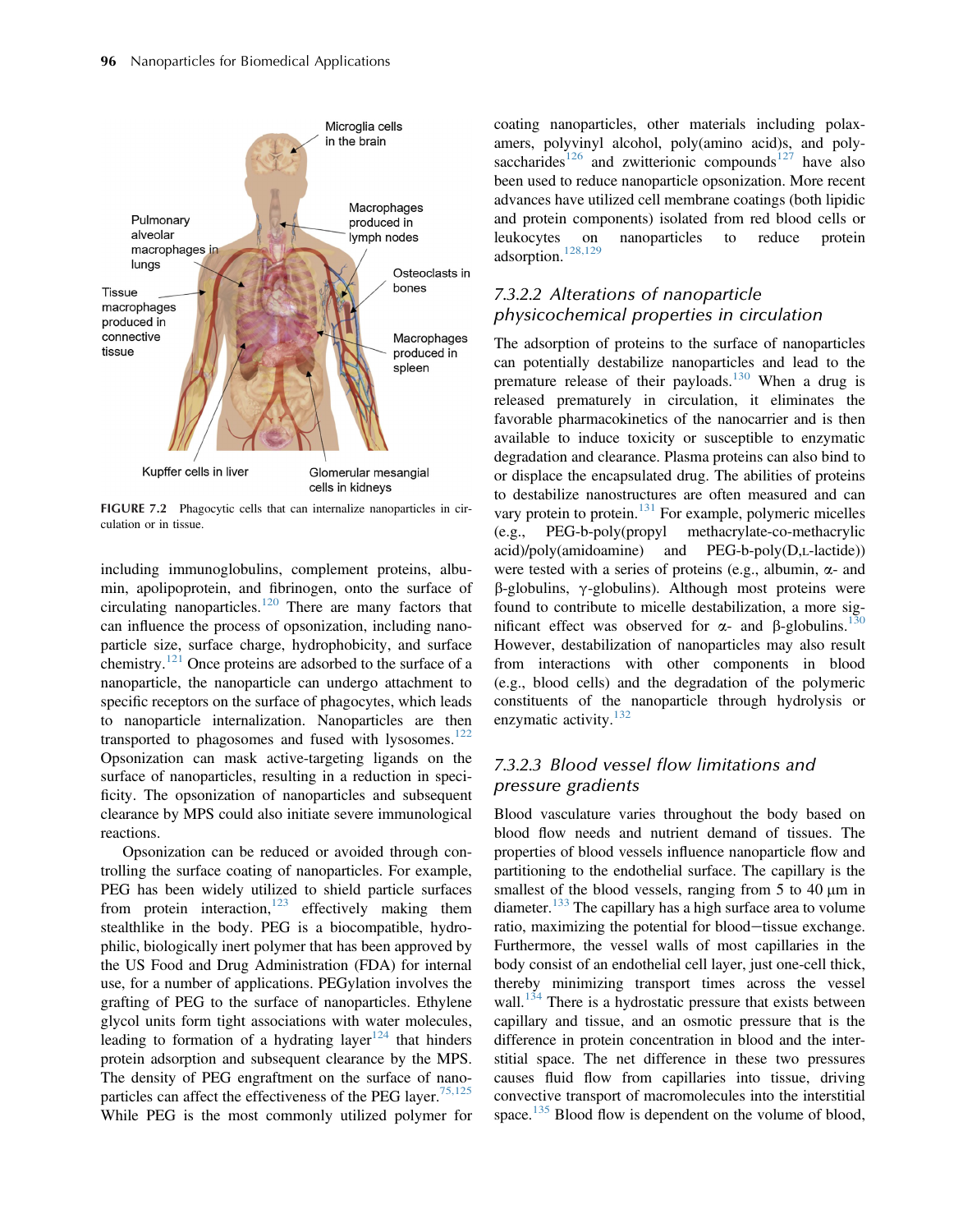viscosity of blood (as determined by composition), blood vessel length and diameter, and blood vessel curvature and branching, all of which can be influenced by age and health status.<sup>[136](#page-17-0)</sup> Blood flowing within blood vessels is composed of blood cells, which make up 45% of total blood volume and are primarily red blood cells. Red blood cells accumulate preferentially within the center of the blood vessel, creating a cell-free layer closer to the endothelium, leading to small particle accumulation in this space. $137$ 

## 7.3.2.4 Nanoparticle margination in blood flow

In addition to blood vessel and blood flow characteristics, nanoparticle fluid dynamics in blood vessels is an important nanoparticle design consideration. In particular, margination dynamics influences nanoparticle association with vessel walls, which favors particle-cell binding and receptor-ligand interactions in active targeting strategies and enables extravasation through the fenestrated vasculature in most target organs. Margination is the lateral drift of nanoparticles to endothelial walls and has been shown to be influenced by nanoparticle size and shape. $138$  Larger nanoparticles are subjected to a greater magnitude of drag force from fluid flow, which leads to lower interaction with blood vessel endothelium. Spherical geometries exhibit minimal lateral drift and are less likely to marginate to vessel walls and establish contact/binding points with endothelial cells. Nonspherical nanoparticles are more prone to tumbling and oscillatory effects in vasculature, which increases the likelihood of nanoparticle-cell wall contact and potential extravasation through fenestrations in vasculature.<sup>[139](#page-17-0)</sup> Recent research has begun to explore the role of particle stiffness on nanoparticle margination in blood flow. Discher et al. have shown that increased flexibility of nanoparticles can increase circulation, through avoiding interaction and uptake by macrophages. $140$  Topdown particle fabrication approaches, such as Particle Replication in Nonwetting Templates (PRINT), nanoimprint lithography, and thermostretched templateinduced methods are providing ways to control nanoparticle stiffness. $141,142$  From these techniques, the field has generally found that "soft" nanoparticles have longer circulation times in vivo compared to "hard" nanoparticles.<sup>[143,144](#page-17-0)</sup>

## 7.3.3 Splenic clearance

Nanoparticles in blood circulation are susceptible to splenic filtration. The structure of the spleen enables the removal of older erythrocytes from the blood circulation as well as blood-borne microorganisms, cellular debris, and nano-particles.<sup>[145](#page-17-0)</sup> Many of these entities are captured by splenic macrophages in the marginal zone of the spleen. The

maximal slit size in the spleen is estimated between 200 and 500 nm in width, but the spleen can also filter nanoparticles smaller than  $100 \text{ nm}$ .<sup>[132](#page-16-0)</sup> Some studies have shown this can lead to a higher uptake of nanoparticles per unit mass than nanoparticle uptake in the liver. $117,146,147$ Nanoparticles larger than  $100-200$  nm are incapable of crossing the endothelial slit of splenic sinuses, and instead are filtered off and retained in the red pulp. In the red pulp, these nanoparticles are internalized by red pulp macrophages and slowly destroyed.[115,116](#page-16-0) Particle removal by splenic filtration tends to increase with size and is maximal for particles larger than 400 nm. $117,148$  As nanoparticle size increases, Kupffer cell capture decreases, and splenic capture is enhanced.

## 7.3.4 Renal clearance

The kidney is capable of rapidly removing molecules from the vascular compartment with minimal catabolism or breakdown. Nanoparticles smaller than 10 nm can be excreted by renal clearance in the kidney, with smaller nanoparticles exhibiting faster excretion rates.<sup>[114](#page-16-0)</sup> The renal molecular weight cutoff size is  $\sim$  48 kDa (for some polymers such as PEG and dextran). Circulating nanoparticles will enter the glomerular capillary bed via the afferent arteriole. This bed is composed of three layers, including the fenestrated endothelium, the glomerular basement membrane (GBM) which is negatively charged, and podocyte extensions of glomerular epithelial cells.<sup>[149](#page-17-0)</sup> Glomerular filtrate flows through the fenestrate, across the GBM, and through filtration slits formed by the spaces between podocyte extensions. This filtration slit introduces the primary size barrier for nanoparticles and has a pore size of  $4.5-5$  nm.<sup>[114](#page-16-0)</sup> Nanoparticles that are less than 6 nm can be freely filtered, independent of molecular charge. Filtration of particles in the range of  $6-8$  nm is dependent on charge interactions between the particle and the negative charges of the GBM. $^{150}$  $^{150}$  $^{150}$  Based on this, positive particles are more readily filtered than negatively charged particles of equal size. Particles larger than 8 nm do not undergo glomerular filtration. Following glomerular filtration, nanoparticles enter the proximal tubule of the kidney where they can be resorbed into the luminal space for excretion. However, the brush border of the proximal tubule epithelial cells is negatively charged, so positively charged nanoparticles are more readily resorbed compared to negatively charged nanoparticles.<sup>[151,152](#page-17-0)</sup>

#### 7.3.5 Hepatic clearance

For nanoparticles that do not undergo renal or splenic clearance, the hepatobiliary system represents the primary route of excretion. The liver serves as a site of phagocytosis, catabolism, and biliary excretion of circulating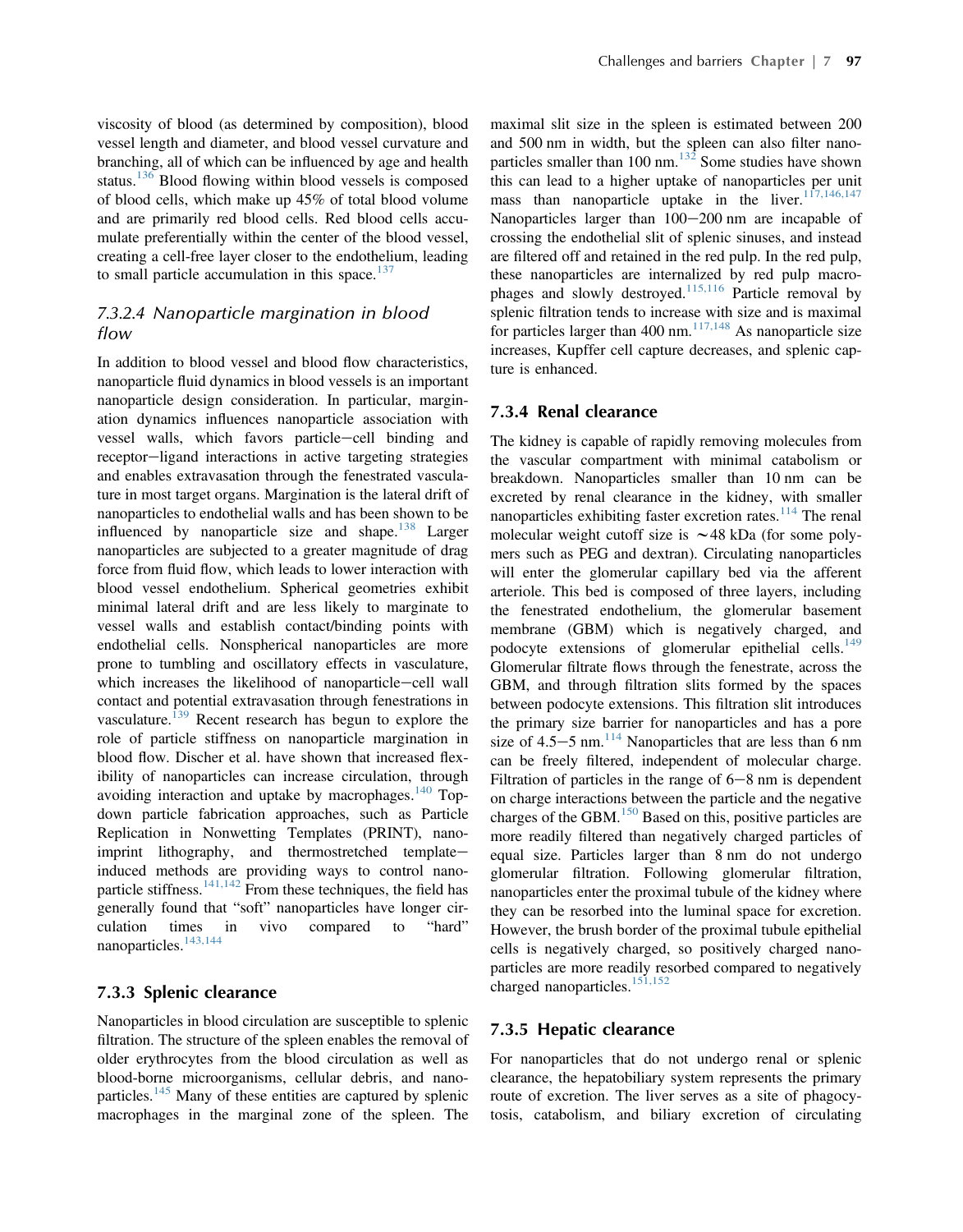nanoparticles.<sup>[153](#page-17-0)</sup> Nanoparticles in the size range of  $10-200$  nm can be rapidly captured by the liver. Phagocytosis mainly occurs through uptake by Kupffer cells, which have ciliated borders and stellate branches that act as mechanical traps for the removal of nanoparticles in blood.<sup>[114](#page-16-0)</sup> Kupffer cells possess receptors for selective endocytosis of opsonized particles, including receptors for complement proteins. In addition to Kupffer cells, hepatocytes can clear nanoparticles via endocytosis and enzymatic breakdown. Hepatocytes are within the pathway for biliary excretion, and therefore particles processed by these cells are potentially excreted into the bile. $151$  Kupffer cells are part of the MPS and rely exclusively on intracellular degradation for particle removal. Nanoparticles that are excreted via the biliary system are catabolized through hepatocytes. However, the phagocytic capacity of hepatocytes is much less than that of Kupffer cells. Interestingly, although uptake of particles from the blood to the liver may occur relatively quickly, hepatic processing and biliary excretion of these particles is relatively slow, often resulting in prolonged retention of NPs within the liver parenchyma itself. $^{114}$  $^{114}$  $^{114}$ 

## 7.3.6 Endothelial barriers

Blood vessels throughout the body vary slightly in structure, but share the same general features. Importantly, in all blood vessels, an intact layer of healthy endothelial cells is essential for normal blood vessel function. Endothelial cell barrier function is attributed to the close alignment of endothelial cells in the vessel wall such that movement of water, proteins, and blood cells between the intravascular and interstitial compartments is controlled.<sup>[154](#page-17-0)</sup> The endothelial barrier is formed by a layer of endothelial cells joined laterally by cell-cell junctions. The basolateral aspect of this layer is attached to a basement membrane composed of collagen, fibronectin, laminin, and glycosaminoglycans (GAGs). The permeability of blood endothelium is multifold, and the restrictiveness of transport depends on the organ, whether the endothelium is continuous or noncontinuous, and whether it is fenestrated or not.

## 7.3.6.1 General endothelium structure

Blood endothelium can be fenestrated, meaning the endothelial layer contains small holes, approximately  $60-80$  nm in diameter,[155](#page-17-0) that allow diffusion of molecules and proteins.[156](#page-17-0) Blood endothelium can also be discontinuous, with larger gaps than in fenestrated endothelium.<sup>[157](#page-17-0)</sup> Discontinuous endothelia are found primarily in the liver and spleen where large macromolecules must easily cross the endothelium.<sup>158</sup> Similar to other epithelia, endothelial cells rest on a basement membrane. The basement membrane of endothelium provides structural support and also

inhibits diffusion due to the presence of negatively charged domains on proteoglycans. The thickness of the basement membrane does vary throughout the body.<sup>[159](#page-17-0)</sup>

Nanoparticles can penetrate the endothelium through several pathways. Depending on size, particles can passively diffuse through fenestrations or gaps in fenes-trated or discontinuous endothelial layers.<sup>[160](#page-17-0)</sup> Additionally, nanoparticles can passage across endothelial layers through transcellular, paracellular, or receptor-mediated path-ways.<sup>[161](#page-17-0)</sup> Paracellular transport occurs between endothelium cells, and transcellular transport occurs through endothelial cells. Nanoparticles can be actively targeted by grafting the surface or the shell of the nanocarriers with specific ligands or antibodies to molecules expressed on the endothelium. More recently, researchers have found that nanoparticles in the size range of  $50-100$  nm, a common size used for drug delivery, can take advantage of the transcellular caveolar pathway to traffic across endothelium.<sup>[162,163](#page-17-0)</sup> In the presence of disease, the endothelium can become injured or dysfunctional, which can lead to discontinuities or breaks in the endothelial lining. The disruption of normal endothelial function and structure can lead to increased passive trans-port of nanoparticles across the endothelium.<sup>[154,164](#page-17-0)</sup>

## 7.3.6.2 Blood-retinal barrier

The blood-retinal barrier (BRB) is a specialized transport barrier between the blood and the retina that has tight junctions between the monolayer of retinal pigmented epithelial cells and retinal capillary endothelial cells of the retinal circulation.<sup>[165](#page-17-0)</sup> As a result of the anatomic position of the BRB, it effectively limits the transportation of molecules from the choroidal blood circulation to the posterior segment of the eye. $48$  Moreover, the BRB also plays an important role in controlling the environment of the neural retina compared to the high blood flow and leaky walls of choroidal vasculature. In the choroidal vasculature, molecules easily enter into the choroidal extracellular gap, but have difficulty passing through the retinal pigmented epithelial layer.[166](#page-17-0) Therefore, nanoparticle design would need to be tailored toward the specific barriers based on the intended site of action in the eye.

## 7.3.6.3 Blood-brain barrier

One of the most restrictive and exclusive barriers in the body is the blood-brain barrier (BBB). The BBB is a description of the structural interface that exists between the brain tissue and circulating blood. The BBB is contin-uous and not fenestrated.<sup>[167](#page-17-0)</sup> There are about 400 miles of blood vessels in the adult brain, and almost all of these vessels consist of a layer of endothelial cells that line the capillary wall, with pericytes embedded in the basement membrane of the capillary, and astrocyte end-feet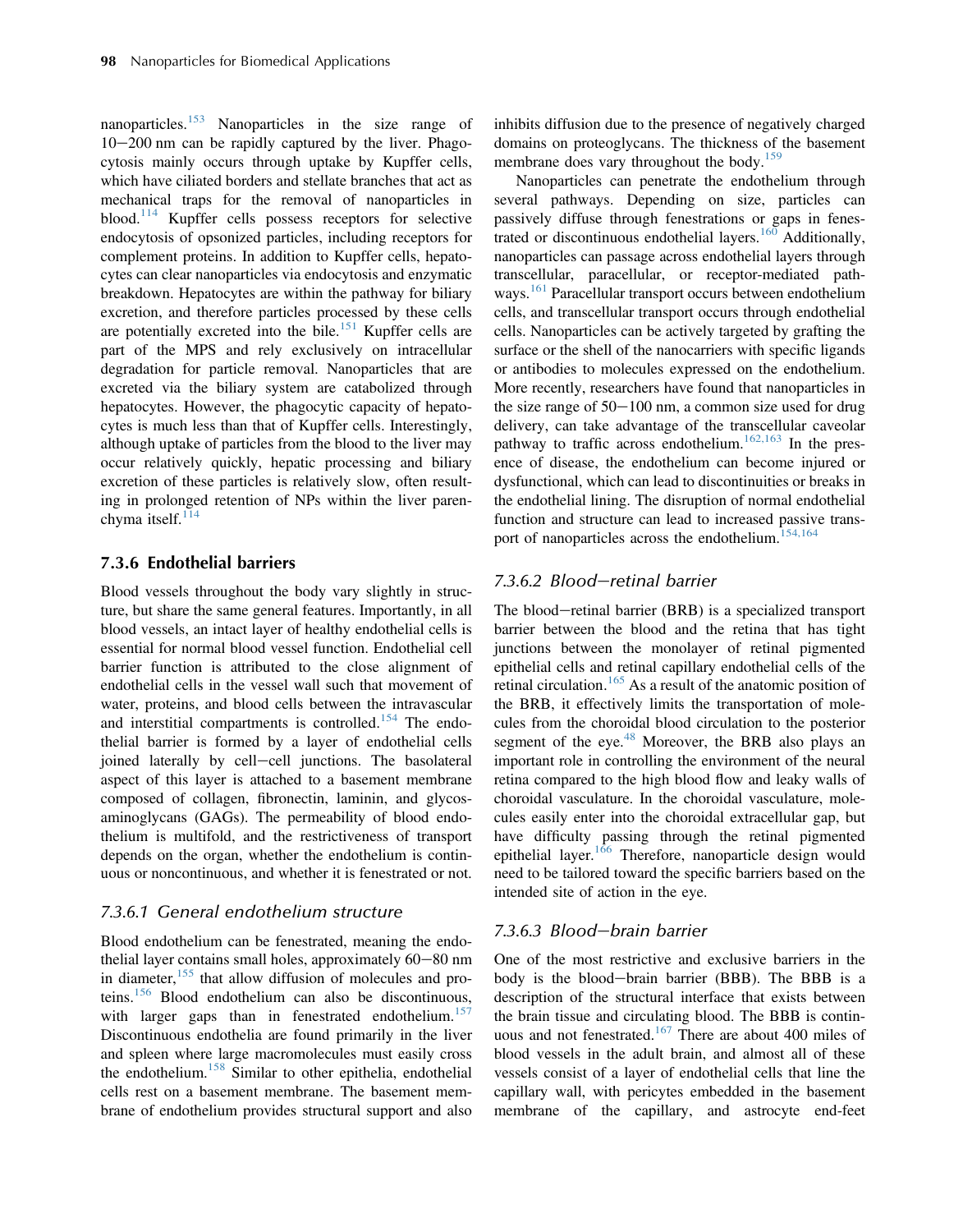ensheathing the capillary.<sup>[168](#page-17-0)</sup> The astrocytes provide biochemical support to the endothelial cells, which in part regulates vasodilation and constriction of the blood vessels. Paracellular transport is utilized for ions and solutes that depend on a gradient of concentration. Transcellular transport of lipophilic molecules occurs primarily via passive diffusion. The balance between paracellulartranscellular transport is often the metric used to define the degree of permeability in a healthy BBB.<sup>[169](#page-17-0)</sup> Hydrophilic molecules, like proteins and peptides, rely on specific transport through interaction with specific receptors on the surface of endothelial layers. Importantly, the brain endothelium expresses a family of efflux pumps, known as ATP-binding cassette transporters that can actively efflux foreign entities, including nanoparticles, into the blood. $170$ 

Nanoparticle physicochemical properties can be tailored toward a mechanism of passage across the BBB. It is generally thought that nanoparticles must be low molecular weight and lipophilic or amphiphilic to passively cross the BBB. Nanoparticles can pass through brain endothelial cells via transcytosis, accessed by activating receptors for transferrin and low-density lipoproteins.<sup>[171](#page-17-0)–173</sup> Active targeting of these receptors has been achieved with peptides, proteins, or antibodies conjugated to the surface of nanoparticles. One well-studied mechanism for transport across the BBB is nanoparticles coated with polysorbate 80 (P80, also known as Tween 80). Nanoparticles coated with P80 absorb apolipoprotein E to the surface, which induces a receptor-mediated transcytosis process across the brain endothelium.<sup>[174,175](#page-17-0)</sup> Other surfactants and surface coatings are being studied to determine if similar mechanisms occur. Additionally, targeting ligands such as transferrin have been commonly used to increase uptake across the BBB.<sup>[176](#page-18-0)</sup> Nanoparticles can be transported through endothelial cells by endocytosis, as well, where content can be released in the cytoplasm and then exocytosed to the endothelium abluminal (brain parenchyma) side. $177$  There are also recent findings that show nanoparticles can open tight junctions between endothelial cells, which leads to localized permeabilization of the BBB. $^{178}$  $^{178}$  $^{178}$  In the presence of injury or disease, the BBB is often impaired, which can result in increased nanoparticle uptake,  $179-182$  $179-182$  although the mechanism of this uptake is still being explored.

#### 7.3.7 Extracellular matrix navigation

Once the barriers associated with endothelium have been overcome or bypassed, or if the route of administration is direct injection into the tissue of interest, nanoparticles must then be able to navigate the spaces that exist between cells to achieve sufficient distribution and induce a therapeutic outcome in distant diseased cells. There are multiple obstacles that can limit the effectiveness of this extracellular transport, including the tortuous geometry of ECSs,

interactions with cellular surfaces, and interactions with the extracellular matrix (ECM). The ECM is a highly heterogeneous network of proteins and macromolecules that come together to form meshlike structures between cells.[183,184](#page-18-0) This network presents both steric and adhesive barriers to any drug delivery vehicle attempting to travel the ECS. Sterically, the ECM hinders free movement by presenting additional physical structures that must be navigated. Adhesive interactions are brought about by the transient binding of nanoparticles to ECM-associated components or nonspecific interactions with fixed charges on the ECM. To better understand how these physical and adhesive interactions come about, it is important to have a grasp of both ECM composition and structure.

#### 7.3.7.1 ECM Composition

The composition of the ECM is highly variable, both spatially—from tissue to tissue and even within tissues and temporally-differing throughout development, dis-ease progression, and wound healing.<sup>[184](#page-18-0)–188</sup> This fluidity relates directly to the tissue-specific functions of the ECM and the roles it plays in pathological processes and wound healing. The dynamic nature of the ECM makes it impossible to define a constant chemical makeup. However, there does exist some underlying compositional principles that transcend all ECM structures. In general, the ECM is composed of some combination of two main classes of macromolecules: fibrous proteins and proteoglycans. $187-189$  $187-189$ 

Fibrous proteins (including collagens, elastin, fibronectin, and laminins) constitute the main structural elements of the ECM, providing tensile strength, regulating cell adhesion, and directing tissue development.<sup>184,190,19</sup> Collagen, the most abundant of these proteins, possesses the ability to assemble into supramolecular complexes, such as fibrils and networks, depending on the resident tissue and the current needs of the local cellular environ-ment.<sup>[192](#page-18-0)</sup> Collagen fibers possess a near-neutral surface charge at physiological pH and thus predominantly act as physical barriers to extracellular nanoparticle transport.

Proteoglycans are composed of GAG chains covalently linked to a specific protein core (with the exception of hyaluronic acid) and form the basis of higher order ECM structures. The primary functions of proteoglycans (providing compressive resistance and trafficking cellular signals) can be attributed to the hydrodynamic and biochemical characteristics of their GAG components. GAGs are long, negatively charged, linear chains of disaccharide repeats. The fixed negative charges present on GAGs allow them to attract positively charged ions and form osmotically driven hydration layers. These hydrodynamic properties are utilized for specific roles in multiple tissues and are known to be abundant in cartilage and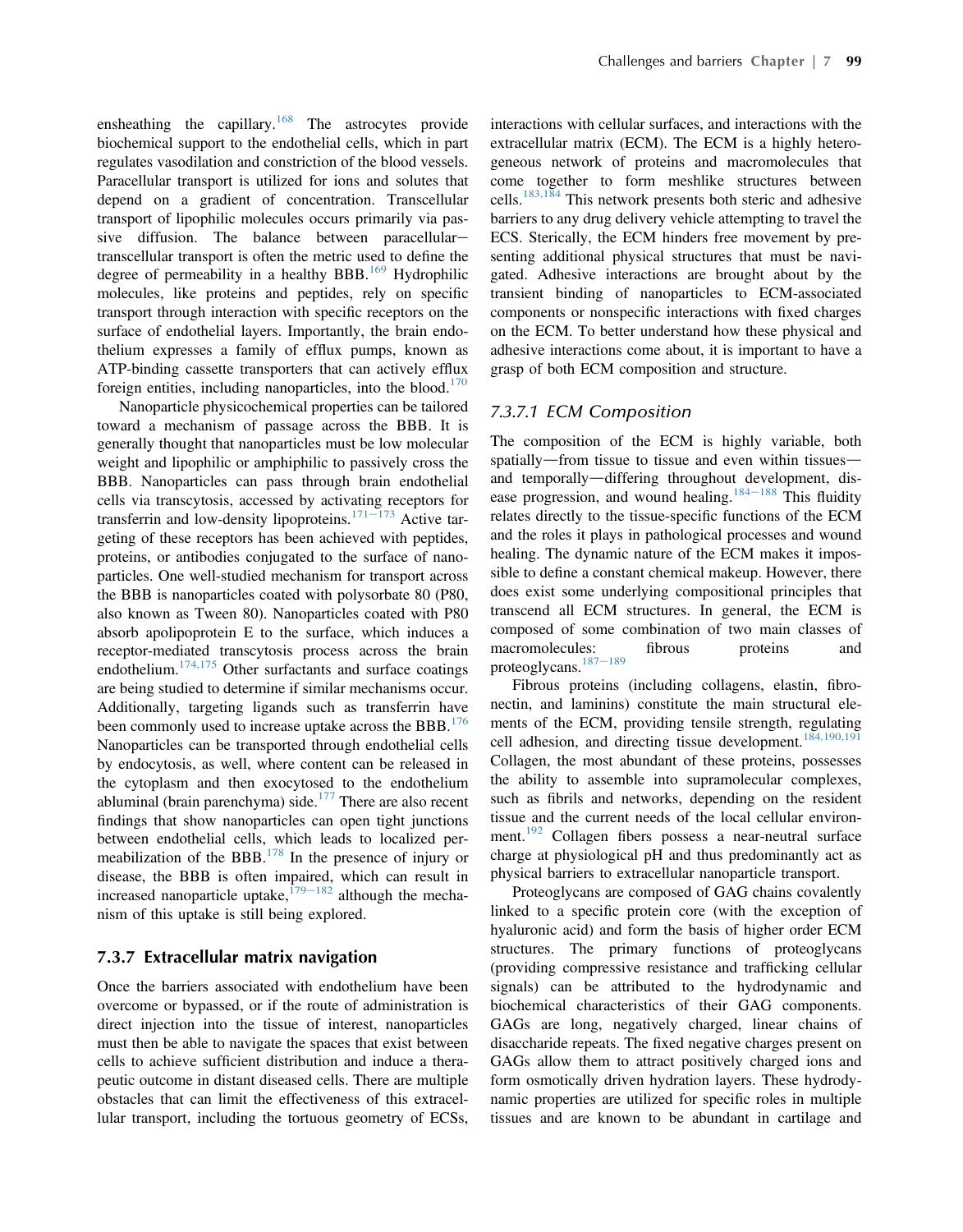<span id="page-11-0"></span>

FIGURE 7.3 Nanoparticle-based therapeutics (orange) attempting to navigate the extracellular matrix (ECM) of the brain. The ECM of the brain is composed of hyaluronic acid, chondroitin sulfate proteoglycans, and glycoproteins such as tenascin-R.

neural ECM.[193,194](#page-18-0) As noted, the ECM of the brain is a good example of a matrix rich in proteoglycans. Brain ECM is composed primarily of a hyaluronic acid backbone cross-linked by chondroitin sulfate proteoglycans (a distinct class of proteoglycans) and glycoproteins, such as tenascin R (Fig. 7.3). Any nanoparticle-based drug delivery vehicles attempting to navigate the brain ECM, such as those depicted in Fig. 7.3 (displayed as orange spheres), are consequently subject to potential repulsive or attractive forces brought about by electrostatic interactions with negative charges present on the chondroitin sulfate GAG chains, as well as hydrophobic interactions with proteoglycan core proteins. Similar to the previously mentioned fibrous proteins, proteoglycans also present steric obstructions to free nanoparticle movement within the ECS, while also altering local viscosity gradients. The extent at which these physical and adhesive interactions interplay is dependent on the ECM structure.

## 7.3.7.2 ECM Structure

Due to the variation in ECM composition and function throughout the body, the ECM can take on a wide range of structures. In load-bearing tendons, for example, the ECM can assemble with highly ordered and specialized axial and

longitudinal organization.<sup>[195,196](#page-18-0)</sup> On the other end of the spectrum, the ECM can be entirely amorphous. Typically, GAG-rich structures, such as the ECM of loose connective tissue, take on a fluidlike state.<sup>[194,197](#page-18-0)</sup> ECM components can either be bound to cells or free floating within the ECS, depending on both the local composition and cellular environment.<sup>[183](#page-18-0)</sup> As an additional layer of complexity, ECM structures can change frequently and are known to rearrange in the presence of disease, throughout development, and during aging.<sup>[187,188](#page-18-0)</sup>

The ECM presents a unique challenge to any nanoparticle attempting to move within the ECSs of tissue environments. The composition of the ECM can alter local viscosity regimes, and its presence can lead to an enhanced drag on any particles subject to steric interactions with its structure. It also presents additional obstructions that must either be navigated through or steered around, increasing the mean free path a particle must take to travel a given distance. Nanoparticles are also prone to adhesive interactions with the ECM. These interactions are brought about by electrostatic and hydrophobic interactions with various components of the ECM. Collectively, these steric and adhesive barriers can significantly hinder the tissue penetrative ability of particles and should always be accounted for when developing nanoparticle-based therapeutics.

## 7.4 Cellular barriers

In many cases, nanoparticles must internalize into cells to have the intended therapeutic effect. When this is the case, nanoparticles must cross the cell membrane, traffic within the cell to the target intracellular compartment, and release the payload in a timely fashion, while avoiding premature degradation or exocytosis. In this section, we will discuss common cellular uptake mechanisms, and trafficking in and toward intracellular compartments to target subcellular organelles.

#### 7.4.1 Uptake mechanisms

Nanoparticles must traverse the cell membrane lipid bilayer, which is typically 4 nm thick. Low molecular weight (<1 kDa), hydrophobic molecules are capable of simple diffusion through the lipid bilayer membrane of cells; however, microscale and nanoscale supramolecular constructs require active uptake mechanisms. Nanoparticle surface charge is a major determinant of cellular internalization, with charge-based uptake highly dependent on cell type. With different surface modifications, nanoparticles can be taken up via specific (receptor-mediated) endocy-tosis or nonspecific endocytosis.<sup>[198](#page-18-0)</sup> Additionally, size,<sup>[199](#page-18-0)</sup> shape, $200$  and particle rigidity $201$  are key parameters, especially for internalization of nanoparticles via phagocytosis.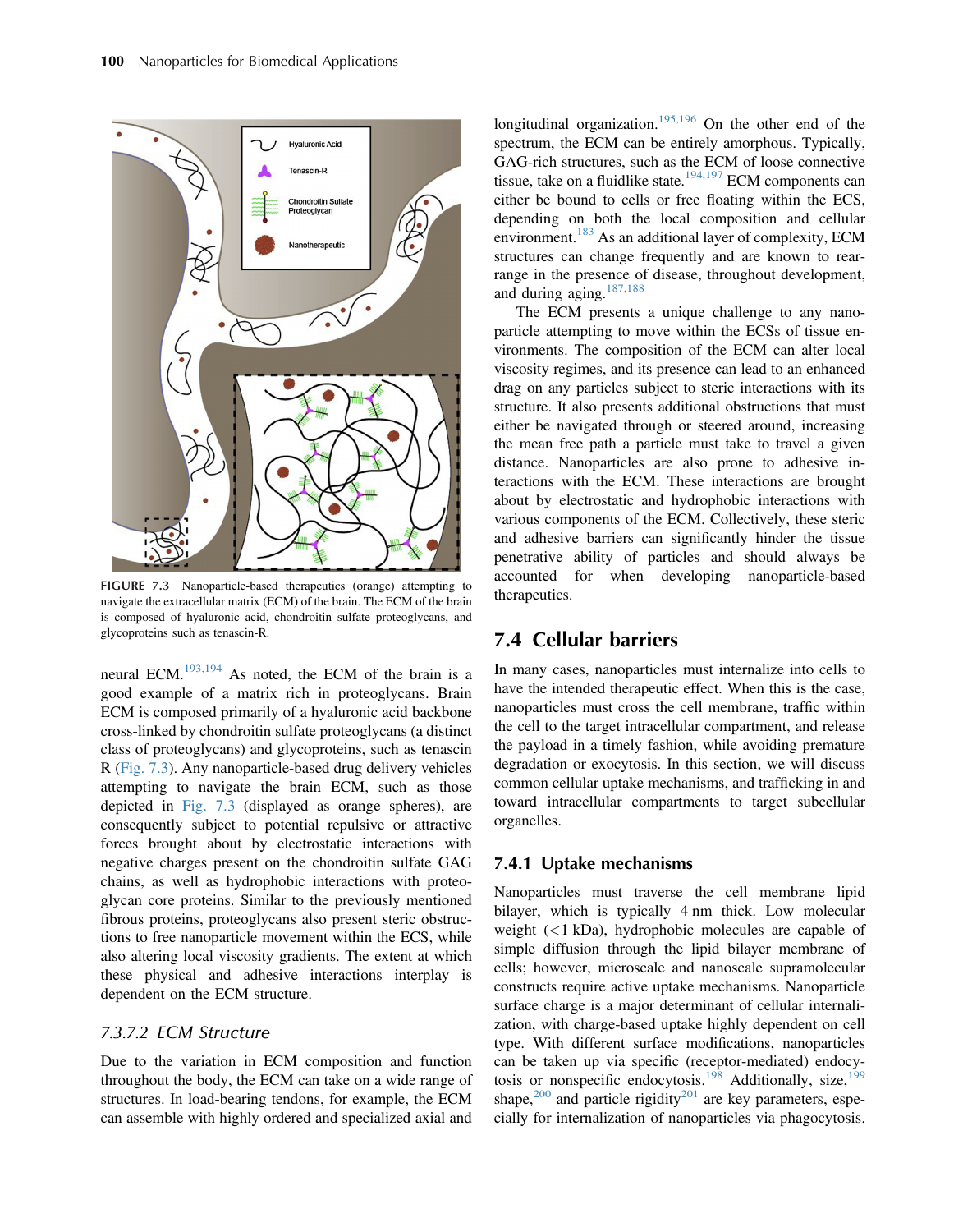It is important to note that the use of PEG to overcome previously discussed barriers can often hinder or limit nanoparticle interactions with cell membranes, reducing total nanoparticle uptake. Recent research has focused on the incorporation of labile bonds in the PEG chain, so that nanoparticles become unPEGylated upon reaching the target cells. $202$  This can be controlled to lead to increased rates of membrane destabilization, transport of the loaded cargo inside the cells, and release of the nanoparticle from the endosome. $203$ 

Nanoparticles can uptake into cells via several mechanisms. Phagocytosis is mainly conducted by specialized mammalian cells (like monocytes, macrophages, and neutrophils) as discussed previously in the chapter, and referenced in [Fig. 7.2.](#page-7-0) Phagocytosis occurs for particles that have undergone opsonization or for solid particles with diameters  $>750$  nm.<sup>[204](#page-18-0)</sup> In this case, the cell membrane forms an internal phagosome containing the nanoparticle. Phagocytic cells, particularly macrophages, tend to show a strong preference for rigid particles. Shape also influences nanoparticle internalization in phagocytic cells, based on the aspect ratio of the particle when it first comes into contact with a cell.<sup>[205,206](#page-18-0)</sup> Several studies have demonstrated the ability of a macrophage to internalize an ellipsoid particle within a few minutes when the cell contacts the pointed first, whereas the same ellipsoid particle takes over 12 h to internalize if the cell contacts the flat side first.<sup>[205](#page-18-0)</sup> The mechanism of this effect originates in the complexity of the actin structure required to initiate uptake and was, to an extent, independent of particle size.

Endocytosis is a form of active transport in which a cell takes in objects by enclosing them in vesicles or vacuoles pinched off from its cytoplasmic membrane. The known endocytic processes that enclose nanoparticles in membrane vesicles in an energy-dependent manner are mainly via phagocytosis, pinocytosis, and caveolae-dependent or clathrin-mediated endocytosis.[207,208](#page-18-0) Smaller particles ranging from a few to several hundred nanometers are internalized by pinocytosis or macropinocytosis, which occurs in almost all cell types. $209$  Macropinocytosis involves fluid-phase uptake via membrane protrusions on the cell surface, and often occurs for particles larger than several hundred nanometers. Energy-dependent clathrinmediated endocytosis is probably the primary characterized mechanism for the cellular uptake of nanoparticles, in which cargo is deposited in small endocytic vesicles (usual diameter  $< 100$  nm) that fuse with early endosomes. Nanoparticles can also uptake via caveolin-mediated endocytosis, which involves specific receptor binding.[102,163,207](#page-16-0) Caveolae/lipid rafts, consisting of plasma membrane invaginations of  $50-80$  nm in size, contain cholesterol, sphingolipids, and caveolins. For endothelial cells, the caveolae-mediated endocytosis is the important cellular uptake pathway for nanoparticles. More recently, a

plethora of additional mechanisms have emerged that use clathrin- and caveolin-independent pathways, many of them relying on the cholesterol-dependent clustering of lipid-anchored proteins into diverse microdomains. It is important to remember that the heterogeneity of nanoparticle surfaces and potential polydispersity in nanoparticle size will require multiple uptake pathways to be involved in internalization in the cell.

#### 7.4.2 Intracellular trafficking

Phagosomes formed from internalization of nanoparticles via phagocytosis are ferried through the cytoplasm. Actin becomes depolymerized from the phagosome, allowing the vacuole membrane to become accessible to early endosomes. $^{210}$  $^{210}$  $^{210}$  The vacuolar membrane will mature through a series of fusion and fission events, eventually fusing with late endosomes and ultimately lysosomes to form a phagolysosome. This process can take anywhere from a half hour to several hours depending on the surface properties of the ingested particle. $211$ 

Once a nanoparticle is internalized via macropinocytosis, clathrin-mediated endocytosis and caveolaemediated endocytosis, the nanoparticle will then be trafficked within the cell. Macropinocytosis leads to the formation of a macropinosome, which is thought to eventually fuse with lysosomes or recycle its content to the surface. Clathrin-mediated endocytosis of a nanocarrier leads to the formation of an early endosome, which is acidified and fuses with prelysosomal vesicles containing enzymes.<sup>[208](#page-18-0)</sup> This gives rise to a late endosome and then a lysosome, an acidic and enzyme-rich environment prone to nanocarrier and drug degradation. Unless a lysosomal delivery is desired, strategies for cytosolic drug delivery by this route focus on the drug escape from the endosome as early as possible. Caveolae-mediated endocytosis of a nanocarrier gives rise to a caveolar vesicle that can be delivered to a caveosome, avoiding a degradative acidic and enzyme-rich environment.

Internalization mechanisms and intracellular trafficking introduce additional barriers to effective therapeutic delivery with nanoparticles, given the harsh and highly degradative endosomal and lysosomal environments. Therefore, research has focused on strategies aimed at promoting endosomal escape or lysosomal avoidance altogether.<sup>[132](#page-16-0)</sup> Several innovative "charge-conversion" strategies aimed at site-specifically switching the charge of nanoparticles in response to environmental stimuli, such as pH, have been utilized for protein-based nanocarriers, $212$ polymers, and liposomes. Membrane-destabilizing peptides have been used to induce endosomal escape. Cationic polymers, such as poly(ethylene imine) (PEI) and poly (L-lysine) (PLL), have also been incorporated in nanoparticle design to release therapeutics from endosomal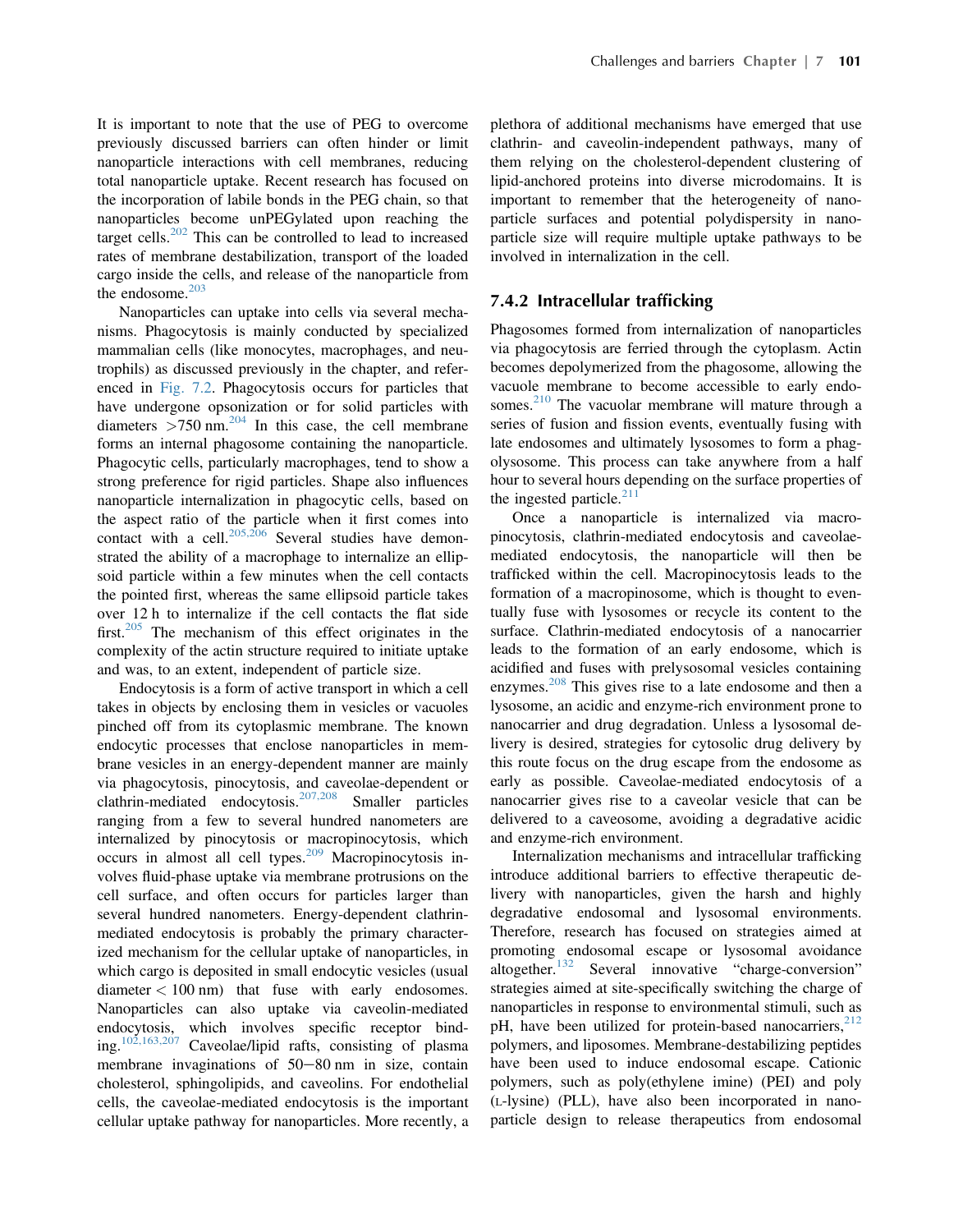<span id="page-13-0"></span>compartments. The cationic charge of the nanoparticle interacts with the outer negatively charged surface of the endosomal membrane, resulting in membrane flipping and consequent destabilization.<sup>[213](#page-18-0)</sup> The proton-sponge effect has been induced by polymers containing protonatable secondary and/or tertiary amine groups. With these polymers, protons are absorbed, which results in an influx of water into the endosomal compartment that leads the compartment to swell. With continual swelling, the endosomal compartment eventually ruptures, releasing its contents.<sup>[214](#page-18-0)</sup>

#### 7.4.3 Translocation to intracellular organelle

Incorporating multiple intracellular stimulus and tailored physiochemical materials properties of nanoparticles can release the drug to the intracellular organelles, such as cytosol, nucleus, mitochondria, Golgi, and endoplasmic reticulum (ER).<sup>[198](#page-18-0)</sup> However, nanoparticles utilized for gene therapy face additional challenges. These include instability of the genetic material RNA and DNA-based therapies, and in the specific case of plasmid DNA, the need to translocate into the nucleus. Endosomal compartmentalization can degrade genetic material, but DNA that does survive endosomal escape can still be degraded by cytoplasmic nucleases. Nanoparticle encapsulation of DNA can help avoid early degradation, but will still need to enter the nucleus to be therapeutically effective. The nuclear envelope encases the cell genome and consists of a structure that is fluid with the ER. Nuclear pore complexes are locations where the inner and outer membranes of this envelope fuse together and are the sites of macromolecule trafficking for molecules smaller than 40 kDa in molecular weight. Therefore, most nucleic acid delivery systems are impermeable through nuclear pore complexes due to their large size. $215$  To facilitate nuclear targeting through active transport, nuclear localization signal peptides have been developed to allow DNA nuclear entry. These peptides are short clusters of amino acids that can bind to DNA either through noncovalent electrostatic interaction or by covalent attachment, thereby increasing their entry into the nucleus and subsequent therapeutic benefit within the cell.

#### 7.4.4 Exocytosis

While cellular uptake of nanoparticles is well researched, less is known about the elimination of nanoparticles from cells. Current techniques are often limited in differentiating between excretion of nanoparticles and degradation of nanoparticles. Studies that have explored cellular excretion mechanisms vary depending on the cell type and the nanoparticle type. Macrophages can exocytose up to 44% of iron oxide nanoparticles that are 15 nm or 30 nm in size within 7 days of internalization.<sup>[216](#page-18-0)</sup> However, HeLa cells can rapidly exocytose 50% of 8 nm quantum dots within 100 min.[217](#page-18-0) In general, exocytosis has been higher for smaller spherical particles. $2^{18}$  Exocytosis of single-walled carbon nanotubes and gold nanoparticles suggests that an optimum size for exocytosis is 25 nm. Spherical particles are exocytosed less readily than rodlike particles, indicating a role for shape to play in this process, as well.<sup>[218](#page-18-0)</sup> An extensive review of nanoparticle exocytosis discusses the effect of physicochemical properties and nanoparticle surface modifications of mechanisms of nanoparticle excretion from cells. $219$ 

## 7.5 Conclusions

There are many competing design considerations that influence a nanoparticle's path in vivo and eventual fate. To take into account the multiple interacting aspects of physiology and nanomaterial properties, the direction of nanoparticle applications should move toward the use of design mapping.<sup>[179,220](#page-18-0)</sup> Synthesis of pathophysiological barriers and nanoparticle physicochemical properties into a broader system view creates an integrated approach to future work using nanotechnology to treat various diseases.

## References

- 1. Proksch E, Brandner JM, Jensen JM. The skin: an indispensable barrier. Exp Dermatol 2008;17(12):1063-72.
- 2. Palmer BC, DeLouise LA. Nanoparticle-enabled transdermal drug delivery systems for enhanced dose control and tissue targeting. Molecules 2016;21(12).
- 3. Baroli B, et al. Penetration of metallic nanoparticles in human fullthickness skin. J Investig Dermatol  $2007;127(7):1701-12$ .
- 4. Cevc G, Vierl U. Nanotechnology and the transdermal route: a state of the art review and critical appraisal. J Control Release 2010;141(3):277-99.
- 5. Hung CF, et al. Cutaneous penetration of soft nanoparticles via photodamaged skin: lipid-based and polymer-based nanocarriers for drug delivery. Eur J Pharm Biopharm 2015;94:94-105.
- 6. Alvarez-Roman R, et al. Visualization of skin penetration using confocal laser scanning microscopy. Eur J Pharm Biopharm  $2004;58(2):301-16.$
- 7. Alvarez-Roman R, et al. Skin penetration and distribution of polymeric nanoparticles. J Control Release 2004;99(1):53-62.
- 8. Toll R, et al. Penetration profile of microspheres in follicular targeting of terminal hair follicles. J Investig Dermatol 2004;123(1):168-76.
- 9. Lademann J, et al. Hair follicles–an efficient storage and penetration pathway for topically applied substances. Summary of recent results obtained at the Center of Experimental and Applied Cutaneous Physiology, Charite -Universitatsmedizin Berlin, Germany. Skin Pharmacol Physiol 2008;21(3):150-5.
- 10. Okora Uchechi JDNO, Attama AA. Nanoparticles for dermal and transdermal drug delivery. In: Sezer AD, editor. Application of nanotechnology in drug delivery. IntechOpen; 2014.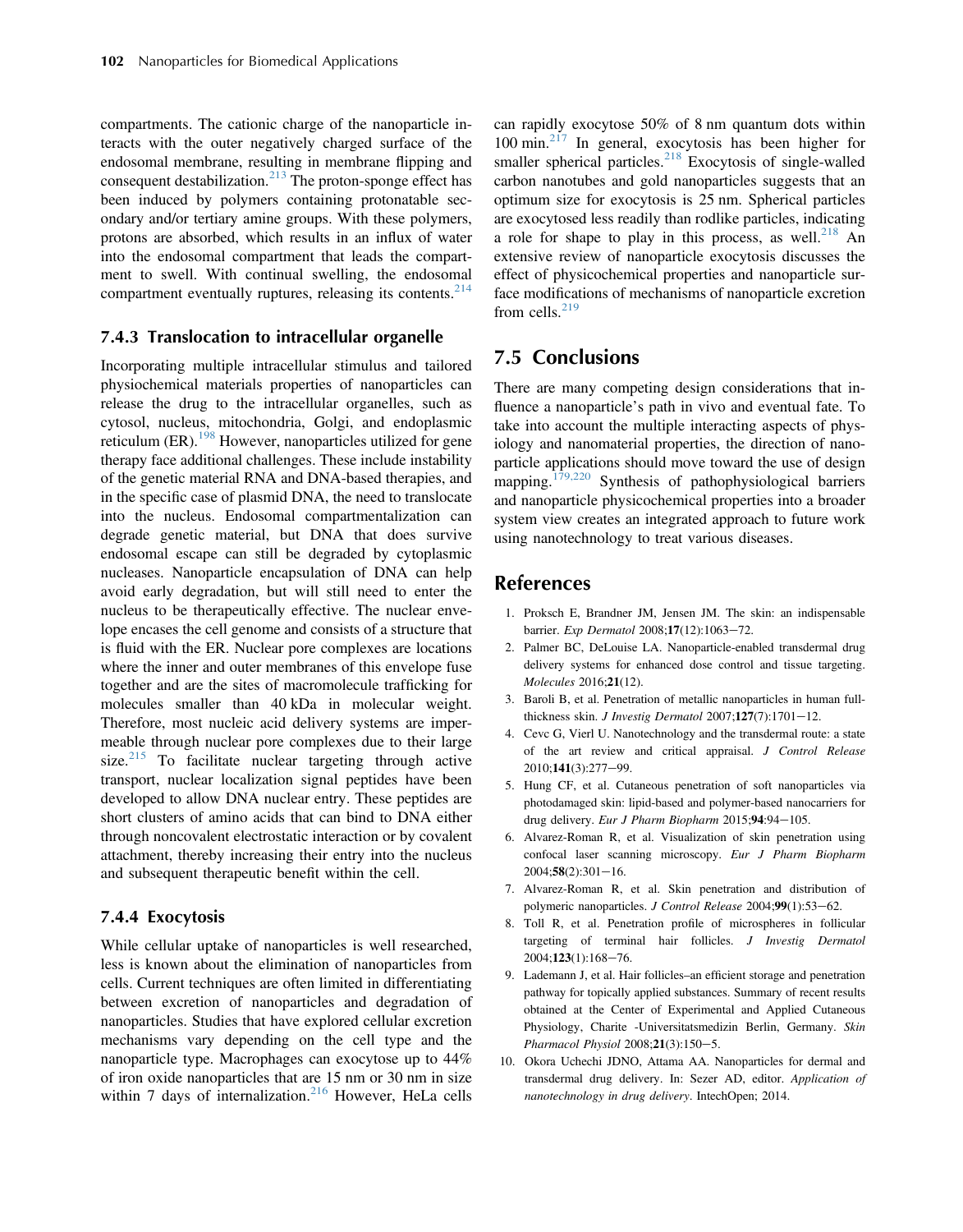- <span id="page-14-0"></span>11. Fernandes R, et al. Interactions of skin with gold nanoparticles of different surface charge, shape, and functionality. Small 2015;11(6):713-21.
- 12. Mota AH, et al. Broad overview of engineering of functional nanosystems for skin delivery. *Int J Pharm*  $2017$ ;  $532(2)$ :  $710-28$ .
- 13. Lemme MAMaA. Examination of the composition of the luminal fluid in the small intestine of broilers and absorption of amino acids under various ambient temperatures measured in vivo. Int J Poult Sci 2008;7(3):223-33.
- 14. Lundquist P, Artursson P. Oral absorption of peptides and nanoparticles across the human intestine: opportunities, limitations and studies in human tissues. Adv Drug Deliv Rev 2016;106(Pt B):256-76.
- 15. Mantelli F, Argueso P. Functions of ocular surface mucins in health and disease. Curr Opin Allergy Clin Immunol 2008;8(5):477-83.
- 16. Knowles MR, Boucher RC. Mucus clearance as a primary innate defense mechanism for mammalian airways. J Clin Investig  $2002:109(5):571-7.$
- 17. Atuma C, et al. The adherent gastrointestinal mucus gel layer: thickness and physical state in vivo. Am J Physiol Gastrointest Liver Physiol 2001;280(5):G922-9.
- 18. Ensign LM, Cone R, Hanes J. Nanoparticle-based drug delivery to the vagina: a review. *J Control Release*  $2014;190:500-14$ .
- 19. Cone RA. Barrier properties of mucus. Adv Drug Deliv Rev 2009;61(2):75-85.
- 20. Boegh M, Nielsen HM. Mucus as a barrier to drug delivery understanding and mimicking the barrier properties. Basic Clin Pharmacol Toxicol 2015;116(3):179-86.
- 21. Murgia X, et al. The role of mucus on drug transport and its potential to affect therapeutic outcomes. Adv Drug Deliv Rev 2018;124:82-97.
- 22. Ali MS, Pearson JP. Upper airway mucin gene expression: a review. The Laryngoscope  $2007;117(5):932-8$ .
- 23. Wanner A. Alteration of tracheal mucociliary transport in airway disease. Effect of pharmacologic agents. Chest 1981;80(6 Suppl. l): $867 - 70$ .
- 24. Wanner A, Salathe M, O'Riordan TG. Mucociliary clearance in the airways. Am J Respir Crit Care Med 1996;154(6 Pt 1):1868-902.
- 25. Schuhl JF. Nasal mucociliary clearance in perennial rhinitis. J Investig Allergol Clin Immunol 1995;5(6):333-6.
- 26. Washington N, et al. Determination of baseline human nasal pH and the effect of intranasally administered buffers. Int J Pharm 2000;198(2):139-46.
- 27. Clunes MT, Boucher RC. Cystic fibrosis: the mechanisms of pathogenesis of an inherited lung disorder. Drug Discov Today Dis Mech  $2007;4(2):63-72.$
- 28. Matsui H, et al. Evidence for periciliary liquid layer depletion, not abnormal ion composition, in the pathogenesis of cystic fibrosis airways disease. Cell 1998;95(7):1005-15.
- 29. Tarran R, et al. The relative roles of passive surface forces and active ion transport in the modulation of airway surface liquid volume and composition. J Gen Physiol  $2001;118(2):223-36$ .
- 30. Clary-Meinesz C, et al. Influence of external pH on ciliary beat frequency in human bronchi and bronchioles. Eur Respir J  $1998;11(2):330-3.$
- 31. Verkman AS, Song Y, Thiagarajah JR. Role of airway surface liquid and submucosal glands in cystic fibrosis lung disease. Am J Physiol Cell Physiol 2003;284(1):C2-15.
- 32. Gruber P, Longer MA, Robinson JR. Some biological issues in oral, controlled drug delivery. Adv Drug Deliv Rev  $1987:1(1):1-18.$
- 33. Ovesen L, et al. Intraluminal pH in the stomach, duodenum, and proximal jejunum in normal subjects and patients with exocrine pancreatic insufficiency. Gastroenterology 1986;90(4):958-62.
- 34. Schoenwald RD. Ocular drug delivery. Pharmacokinetic considerations. Clin Pharmacokinet  $1990;18(4):255-69$ .
- 35. Bonanno JA, Polse KA. Measurement of in vivo human corneal stromal pH: open and closed eyes. Investig Ophthalmol Vis Sci 1987;28(3):522-30.
- 36. King-Smith PE, et al. The thickness of the tear film. Curr Eye Res  $2004;29(4-5):357-68.$
- 37. Holly FJ. Formation and rupture of the tear film. Exp Eye Res  $1973;15(5):515-25.$
- 38. Clarke MA, et al. A large, population-based study of age-related associations between vaginal pH and human papillomavirus infection. BMC Infect Dis 2012;12:33.
- 39. Ensign LM, Cone R, Hanes J. Oral drug delivery with polymeric nanoparticles: the gastrointestinal mucus barriers. Adv Drug Deliv  $Rev 2012; 64(6): 557-70.$
- 40. Schneider CS, et al. Nanoparticles that do not adhere to mucus provide uniform and long-lasting drug delivery to airways following inhalation. Sci Adv 2017;3(4).
- 41. Lai SK, Wang YY, Hanes J. Mucus-penetrating nanoparticles for drug and gene delivery to mucosal tissues. Adv Drug Deliv Rev  $2009:61(2):158-71.$
- 42. Dawson M, et al. Transport of polymeric nanoparticle gene carriers in gastric mucus. Biotechnol Prog  $2004;20(3):851-7$ .
- 43. Crater JS, Carrier RL. Barrier properties of gastrointestinal mucus to nanoparticle transport. Macromol Biosci 2010;10(12):1473-83.
- 44. Griffiths PC, et al. Probing the interaction of nanoparticles with mucin for drug delivery applications using dynamic light scattering. Eur J Pharm Biopharm 2015;97(Pt A):218-22.
- 45. Lieleg O, Vladescu I, Ribbeck K. Characterization of particle translocation through mucin hydrogels. Biophys 2010;98(9):1782-9.
- 46. Mantelli F, Mauris J, Argueso P. The ocular surface epithelial barrier and other mechanisms of mucosal protection: from allergy to infectious diseases. Curr Opin Allergy Clin Immunol  $2013:13(5):563-8.$
- 47. Tomlinson A, Doane MG, McFadyen A. Inputs and outputs of the lacrimal system: review of production and evaporative loss. Ocul Surf 2009;7(4):186-98.
- 48. Gaudana R, et al. Ocular drug delivery. AAPS J 2010;12(3):348-60.
- 49. Gaudana R, et al. Recent perspectives in ocular drug delivery. Pharm Res 2009;26(5):1197-216.
- 50. Doughty MJ, Zaman ML. Human corneal thickness and its impact on intraocular pressure measures: a review and meta-analysis approach. Surv Ophthalmol 2000;44(5):367-408.
- 51. Patel A, et al. Ocular drug delivery systems: an overview. World J Pharmacol 2013;2(2):47-64.
- 52. Bhatta RS, et al. Mucoadhesive nanoparticles for prolonged ocular delivery of natamycin: in vitro and pharmacokinetics studies. Int J Pharm  $2012;432(1-2):105-12$ .
- 53. Xu Q, et al. Nanoparticle diffusion in, and microrheology of, the bovine vitreous ex vivo. J Control Release 2013;167(1):76-84.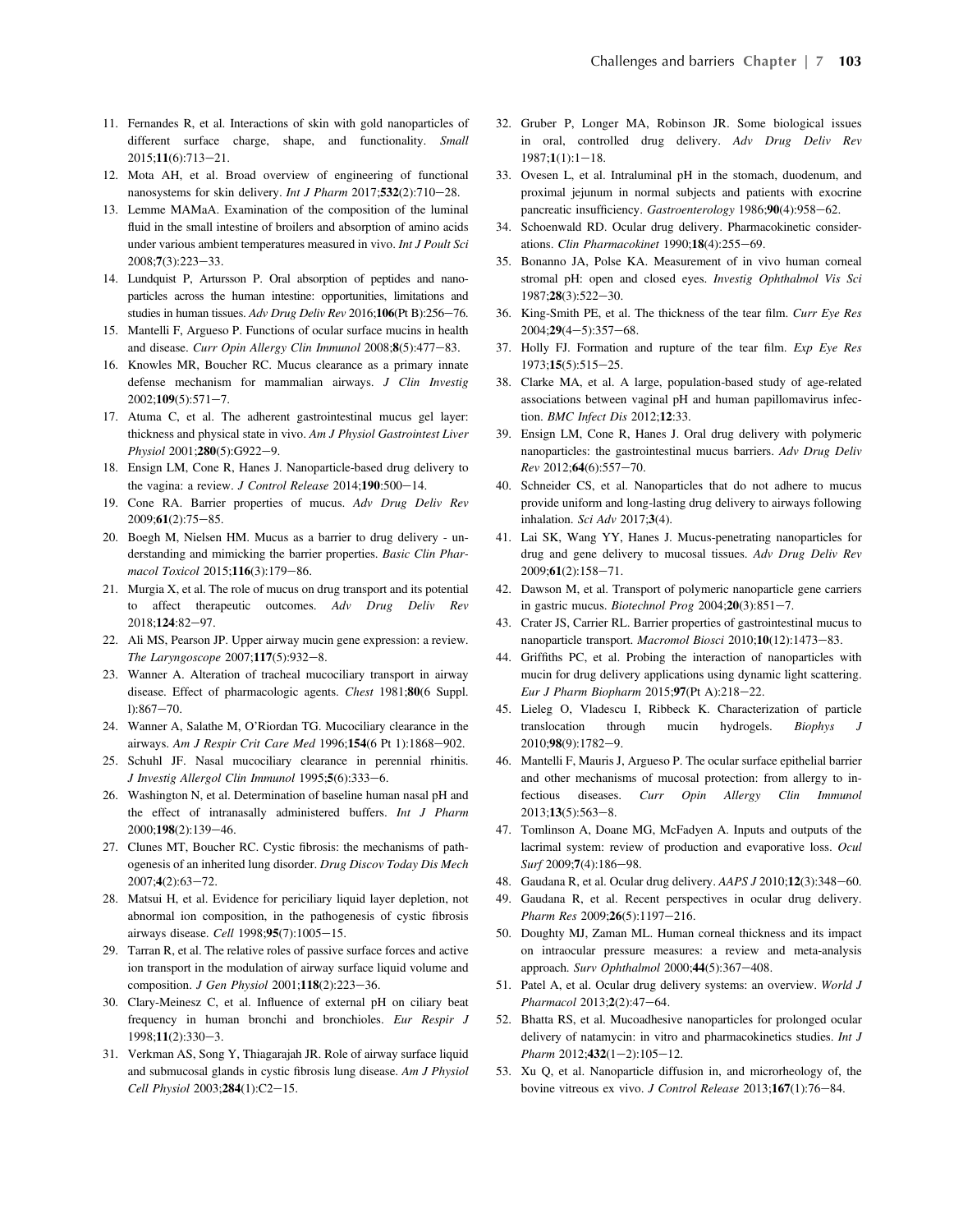- <span id="page-15-0"></span>54. Amrite AC, et al. Effect of circulation on the disposition and ocular tissue distribution of 20 nm nanoparticles after periocular administration. Mol Vis 2008;14:150-60.
- 55. Amrite AC, Kompella UB. Size-dependent disposition of nanoparticles and microparticles following subconjunctival administration. J Pharm Pharmacol 2005;57(12):1555-63.
- 56. Koo H, et al. The movement of self-assembled amphiphilic polymeric nanoparticles in the vitreous and retina after intravitreal injection. Biomaterials 2012;33(12):3485-93.
- 57. Kim H, Robinson SB, Csaky KG. Investigating the movement of intravitreal human serum albumin nanoparticles in the vitreous and retina. Pharm Res 2009;26(2):329-37.
- 58. Kapoor M, Cloyd JC, Siegel RA. A review of intranasal formulations for the treatment of seizure emergencies. J Control Release 2016;237:147-59.
- 59. Beule AG. Physiology and pathophysiology of respiratory mucosa of the nose and the paranasal sinuses. GMS Curr Top Otorhinolaryngol, Head Neck Surg 2010;9:Doc07.
- 60. Marasini N, Skwarczynski M, Toth I. Intranasal delivery of nanoparticle-based vaccines. Ther Deliv 2017;8(3):151-67.
- 61. Costa C, et al. Nose-to-brain delivery of lipid-based nanosystems for epileptic seizures and anxiety crisis. J Control Release 2019;295:187-200.
- 62. Feng Y, et al. An update on the role of nanovehicles in nose-to-brain drug delivery. Drug Discov Today 2018;23(5):1079-88.
- 63. Dombu CY, et al. Characterization of endocytosis and exocytosis of cationic nanoparticles in airway epithelium cells. Nanotechnology 2010;21(35):355102.
- 64. Sonaje K, et al. Opening of epithelial tight junctions and enhancement of paracellular permeation by chitosan: microscopic, ultrastructural, and computed-tomographic observations. Mol Pharm  $2012;9(5):1271-9.$
- 65. Bernocchi B, et al. Mechanisms allowing protein delivery in nasal mucosa using NPL nanoparticles. J Control Release 2016;232:42-50.
- 66. Matthews LW, et al. Studies on pulmonary secretions. I. The overall chemical composition of pulmonary secretions from patients with cystic fibrosis, bronchiectasis, and laryngectomy. Am Rev Respir Dis 1963:88:199-204.
- 67. Hamed R, Fiegel J. Synthetic tracheal mucus with native rheological and surface tension properties. J Biomed Mater Res A 2014;102(6):1788-98.
- 68. Tarran R, et al. Normal and cystic fibrosis airway surface liquid homeostasis. The effects of phasic shear stress and viral infections. J Biol Chem 2005;280(42):35751-9.
- 69. Carvalho TC, Peters JI, Williams 3rd RO. Influence of particle size on regional lung deposition–what evidence is there? Int J Pharm  $2011;406(1-2):1-10.$
- 70. Braakhuis HM, et al. Physicochemical characteristics of nanomaterials that affect pulmonary inflammation. Part Fibre Toxicol 2014;11:18.
- 71. Cassee FR, et al. Particle size-dependent total mass deposition in lungs determines inhalation toxicity of cadmium chloride aerosols in rats. Application of a multiple path dosimetry model. Arch Toxicol  $2002;76(5-6):277-86.$
- 72. Geiser M, Kreyling WG. Deposition and biokinetics of inhaled nanoparticles. Part Fibre Toxicol 2010;7:2.
- 73. Alpar HO, et al. Biodegradable mucoadhesive particulates for nasal and pulmonary antigen and DNA delivery. Adv Drug Deliv Rev  $2005;57(3):411-30.$
- 74. Xu Q, et al. Scalable method to produce biodegradable nanoparticles that rapidly penetrate human mucus. J Control Release 2013;170(2):279-86.
- 75. Xu Q, et al. Impact of surface polyethylene glycol (PEG) density on biodegradable nanoparticle transport in mucus ex vivo and distribution in vivo. ACS Nano 2015;9(9):9217-27.
- 76. Huckaby JT, Lai SK. PEGylation for enhancing nanoparticle diffusion in mucus. Adv Drug Deliv Rev 2018;124:125-39.
- 77. van der Waaij LA, et al. Bacterial population analysis of human colon and terminal ileum biopsies with 16S rRNA-based fluorescent probes: commensal bacteria live in suspension and have no direct contact with epithelial cells. Inflamm Bowel Dis  $2005;11(10):865-71.$
- 78. Pelaseyed T, et al. The mucus and mucins of the goblet cells and enterocytes provide the first defense line of the gastrointestinal tract and interact with the immune system. Immunol Rev  $2014;260(1):8-20.$
- 79. Fordtran JS, Locklear TW. Ionic constituents and osmolality of gastric and small-intestinal fluids after eating. Am J Dig Dis 1966;11(7):503-21.
- 80. Soybel DI. Anatomy and physiology of the stomach. Surg Clin N Am  $2005;85(5):875-94$  [v].
- 81. Lai SK, et al. Nanoparticles reveal that human cervicovaginal mucus is riddled with pores larger than viruses. Proc Natl Acad Sci USA 2010;107(2):598-603.
- 82. Chen D, et al. Comparative study of Pluronic((R)) F127-modified liposomes and chitosan-modified liposomes for mucus penetration and oral absorption of Cyclosporine A in rats. Int J Pharm  $2013;449(1-2):1-9.$
- 83. Maisel K, et al. Effect of surface chemistry on nanoparticle interaction with gastrointestinal mucus and distribution in the gastrointestinal tract following oral and rectal administration in the mouse.  $J$  Control Release 2015;197:48-57.
- 84. Pawar VK, et al. Targeting of gastrointestinal tract for amended delivery of protein/peptide therapeutics: strategies and industrial perspectives. J Control Release 2014;196:168-83.
- 85. Pridgen EM, Alexis F, Farokhzad OC. Polymeric nanoparticle drug delivery technologies for oral delivery applications. Expert Opin Drug Deliv 2015;12(9):1459-73.
- 86. Hunter AC, et al. Polymeric particulate technologies for oral drug delivery and targeting: a pathophysiological perspective. Nanomedicine 2012;8(Suppl. 1):S5-20.
- 87. Smart AL, Gaisford S, Basit AW. Oral peptide and protein delivery: intestinal obstacles and commercial prospects. Expert Opin Drug Deliv 2014;11(8):1323-35.
- 88. Date AA, Hanes J, Ensign LM. Nanoparticles for oral delivery: design, evaluation and state-of-the-art. J Control Release  $2016;240:504-26$ .
- 89. Odeblad E. The functional structure of human cervical mucus. Acta Obstet Gynecol Scand 1968;47:57-79.
- 90. Maisel K, et al. Enema ion compositions for enhancing colorectal drug delivery. J Control Release 2015;209:280-7.
- Suman JD. Current understanding of nasal morphology and physiology as a drug delivery target. Drug Deliv Transl Res  $2013;3(1):4-15.$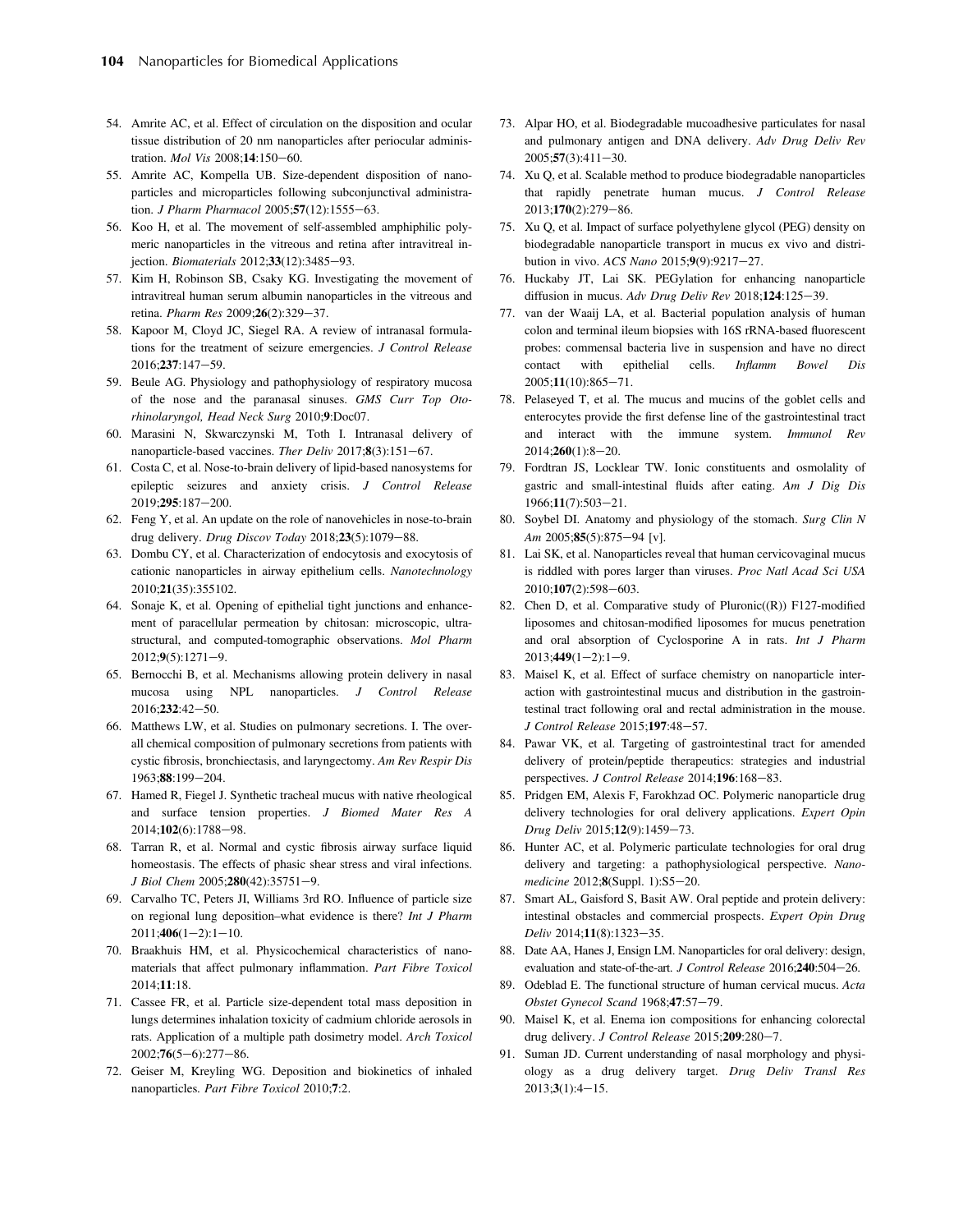- <span id="page-16-0"></span>92. Hansson GC, Johansson ME. The inner of the two Muc2 mucindependent mucus layers in colon is devoid of bacteria. Gut Microb 2010;1(1):51-4.
- 93. Liu S, et al. Prolonged ocular retention of mucoadhesive nanoparticle eye drop formulation enables treatment of eye diseases using significantly reduced dosage. Mol Pharm  $2016;13(9):2897-905$ .
- 94. Saketkhoo K, Januszkiewicz A, Sackner MA. Effects of drinking hot water, cold water, and chicken soup on nasal mucus velocity and nasal airflow resistance. Chest  $1978;74(4):408-10$ .
- 95. Mainardes RM, et al. Liposomes and micro/nanoparticles as colloidal carriers for nasal drug delivery. Curr Drug Deliv  $2006;3(3):275-85.$
- 96. Allemann E, Leroux J, Gurny R. Polymeric nano- and microparticles for the oral delivery of peptides and peptidomimetics. Adv Drug Deliv Rev 1998;34(2-3):171-89.
- 97. Galindo-Rodriguez SA, et al. Polymeric nanoparticles for oral delivery of drugs and vaccines: a critical evaluation of in vivo studies. Crit Rev Ther Drug Carrier Syst  $2005;22(5):419-64$ .
- 98. Lehr Claus-Michael, Poelma Fred GJ, Junginger Hans E, Tukker Josef J. An estimate of turnover time of intestinal mucus gel layer in the rat in situ loop. *Int J Pharm* 1991;70(3):235-40.
- 99. Kieweg SL, Katz DF. Squeezing flows of vaginal gel formulations relevant to microbicide drug delivery. J Biomech Eng 2006;128(4):540-53.
- 100. Wang Z, et al. CuO nanoparticle interaction with human epithelial cells: cellular uptake, location, export, and genotoxicity. Chem Res Toxicol 2012;25(7):1512-21.
- 101. He B, et al. The transport pathways of polymer nanoparticles in MDCK epithelial cells. Biomaterials 2013;34(17):4309-26.
- 102. Bannunah AM, et al. Mechanisms of nanoparticle internalization and transport across an intestinal epithelial cell model: effect of size and surface charge. Mol Pharm  $2014;11(12):4363-73$ .
- 103. Pond SM, Tozer TN. First-pass elimination. Basic concepts and clinical consequences. Clin Pharmacokinet 1984;9(1):1-25.
- 104. des Rieux A, et al. Nanoparticles as potential oral delivery systems of proteins and vaccines: a mechanistic approach. J Control Release  $2006:116(1):1-27.$
- 105. Cai S, et al. Lymphatic drug delivery using engineered liposomes and solid lipid nanoparticles. Adv Drug Deliv Rev  $2011;63(10-11):901-8.$
- 106. Trevaskis NL, Kaminskas LM, Porter CJ. From sewer to saviour targeting the lymphatic system to promote drug exposure and activity. Nat Rev Drug Discov 2015;14(11):781-803.
- 107. Chaudhary S, et al. Recent approaches of lipid-based delivery system for lymphatic targeting via oral route. J Drug Target 2014;22(10):871-82.
- 108. Singh I, et al. Lymphatic system: a prospective area for advanced targeting of particulate drug carriers. Expert Opin Drug Deliv 2014;11(2):211-29.
- 109. Storm G, Belliot SO, Daemen T, Lasic DD. Surface modification of nanoparticles to oppose uptake by the mononuclear phagocyte system. Adv Drug Deliv Rev 1995;17:31-48.
- 110. Owens 3rd DE, Peppas NA. Opsonization, biodistribution, and pharmacokinetics of polymeric nanoparticles. Int J Pharm  $2006;307(1):93-102.$
- 111. Elsabahy M, Wooley KL. Design of polymeric nanoparticles for biomedical applications. Chem Soc Rev 2013;41(7):2545-61.
- 112. Arvizo RR, et al. Modulating pharmacokinetics, tumor uptake and biodistribution by engineered nanoparticles. PLoS One 2011;6(9):e24374.
- 113. Alexis F, et al. Factors affecting the clearance and biodistribution of polymeric nanoparticles. Mol Pharm  $2008; 5(4):505-15$ .
- 114. Choi HS, et al. Renal clearance of quantum dots. Nat Biotechnol  $2007:25(10):1165-70.$
- 115. Moghimi SM, Hunter AC, Andresen TL. Factors controlling nanoparticle pharmacokinetics: an integrated analysis and perspective. Annu Rev Pharmacol Toxicol 2012;52:481-503.
- 116. Moghimi SM, et al. An investigation of the filtration capacity and the fate of large filtered sterically-stabilized microspheres in rat spleen. Biochim Biophys Acta 1993;1157(3):233-40.
- 117. Moghimi SM, et al. Non-phagocytic uptake of intravenously injected microspheres in rat spleen: influence of particle size and hydrophilic coating. Biochem Biophys Res Commun 1991;177(2):861-6.
- 118. Moghimi SM, Hunter AC, Murray JC. Long-circulating and targetspecific nanoparticles: theory to practice. Pharmacol Rev 2001;53(2):283-318.
- 119. Patel HM, Moghimi SM. Serum-mediated recognition of liposomes by phagocytic cells of the reticuloendothelial system - the concept of tissue specificity. Adv Drug Deliv Rev 1998; $32(1-2)$ :45-60.
- 120. Tenzer S, et al. Rapid formation of plasma protein corona critically affects nanoparticle pathophysiology. Nat Nanotechnol  $2013;8(10):772-81.$
- 121. Nel AE, et al. Understanding biophysicochemical interactions at the nano-bio interface. Nat Mater 2009;8(7):543-57.
- 122. Sahay G, Alakhova DY, Kabanov AV. Endocytosis of nanomedicines. J Control Release 2010;145(3):182-95.
- 123. Gref R, et al. Biodegradable long-circulating polymeric nanospheres. Science 1994;263(5153):1600-3.
- 124. Harris JM, Chess RB. Effect of pegylation on pharmaceuticals. Nat Rev Drug Discov 2003;2(3):214-21.
- 125. Perry JL, et al. PEGylated PRINT nanoparticles: the impact of PEG density on protein binding, macrophage association, biodistribution, and pharmacokinetics. Nano Lett  $2012;12(10):5304-10$ .
- 126. Guo S, Huang L. Nanoparticles escaping RES and endosome: challenges for siRNA delivery for cancer therapy. J Nanomater 2011;2011:12.
- 127. Zhang L, et al. Softer zwitterionic nanogels for longer circulation and lower splenic accumulation. ACS Nano  $2012;6(8):6681-6$ .
- 128. Parodi A, et al. Synthetic nanoparticles functionalized with biomimetic leukocyte membranes possess cell-like functions. Nat  $Nanotechnol$  2013; $8(1):61-8$ .
- 129. Hu CM, et al. Erythrocyte membrane-camouflaged polymeric nanoparticles as a biomimetic delivery platform. Proc Natl Acad Sci  $USA$  2011;108(27):10980-5.
- 130. Elsabahy M, Wooley KL. Design of polymeric nanoparticles for biomedical delivery applications. Chem Soc Rev 2012;41(7):2545-61.
- 131. Chen H, et al. Fast release of lipophilic agents from circulating PEG-PDLLA micelles revealed by in vivo forster resonance energy transfer imaging. Langmuir  $2008;24(10):5213-7$ .
- 132. Blanco E, Shen H, Ferrari M. Principles of nanoparticle design for overcoming biological barriers to drug delivery. Nat Biotechnol  $2015;33(9):941-51.$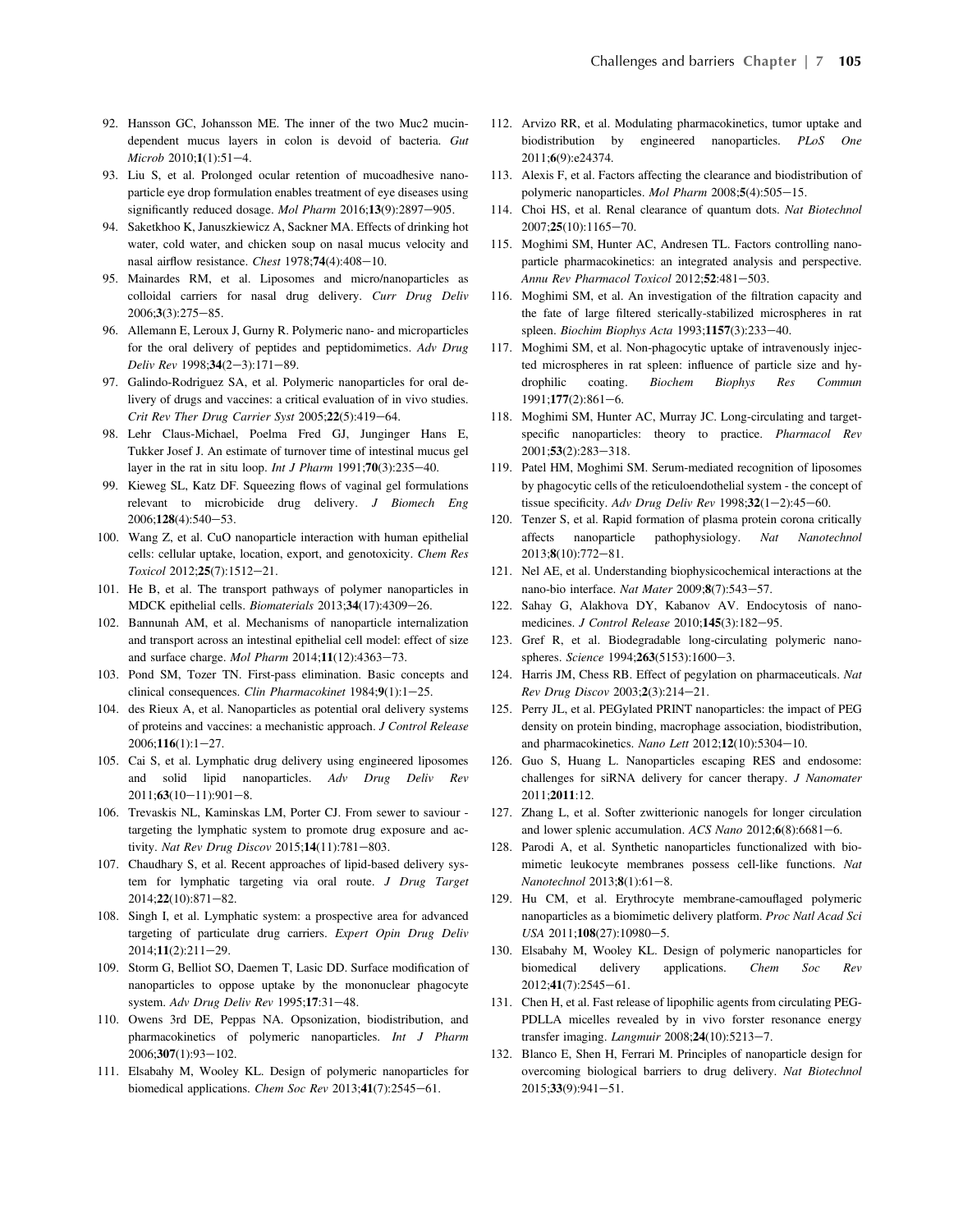- <span id="page-17-0"></span>133. Popel AS, Johnson PC. Microcirculation and hemorheology. Annu Rev Fluid Mech 2005;37:43-69.
- 134. Fullstone G, et al. Modelling the transport of nanoparticles under blood flow using an agent-based approach. Sci Rep 2015;5:10649.
- 135. Wiig H, Swartz MA. Interstitial fluid and lymph formation and transport: physiological regulation and roles in inflammation and cancer. Physiol Rev 2012;92(3):1005-60.
- 136. Gomez-Garcia MJ, et al. Nanoparticle localization in blood vessels: dependence on fluid shear stress, flow disturbances, and flowinduced changes in endothelial physiology. Nanoscale 2018;10(32):15249-61.
- 137. Ye H, Zhen Z, Yu L, Wei M, Li Y. Manipulating nanoparticle transport within blood flow through external forces: an exemplar of mechanics in nanomedicine. Proc Math Phys Eng Sci 2018:474.
- 138. Muller K, Fedosov DA, Gompper G. Margination of micro- and nano-particles in blood flow and its effect on drug delivery. Sci Rep 2014;4:4871.
- 139. Muller K, Fedosov DA, Gompper G. Understanding particle margination in blood flow  $-$  a step toward optimized drug delivery systems. Med Eng Phys 2016;38(1):2-10.
- 140. Geng Y, et al. Shape effects of filaments versus spherical particles in flow and drug delivery. Nat Nanotechnol 2007;2(4):249-55.
- 141. Wang Y, et al. Generation of a library of particles having controlled sizes and shapes via the mechanical elongation of master templates. Langmuir 2011;27(2):524-8.
- 142. Tao L, et al. Lithographically defined uniform worm-shaped polymeric nanoparticles. Nanotechnology 2010;21(9):095301.
- 143. Merkel TJ, et al. Using mechanobiological mimicry of red blood cells to extend circulation times of hydrogel microparticles. Proc Natl Acad Sci USA 2011;108(2):586-91.
- 144. Doshi N, et al. Red blood cell-mimicking synthetic biomaterial particles. Proc Natl Acad Sci USA 2009;106(51):21495-9.
- 145. Cataldi M, et al. Emerging role of the spleen in the pharmacokinetics of monoclonal antibodies, nanoparticles and exosomes. Int J Mol Sci 2017;18(6).
- 146. Perrault SD, et al. Mediating tumor targeting efficiency of nanoparticles through design. Nano Lett  $2009;9(5):1909-15$ .
- 147. Zhang G, et al. Influence of anchoring ligands and particle size on the colloidal stability and in vivo biodistribution of polyethylene glycol-coated gold nanoparticles in tumor-xenografted mice. Biomaterials 2009;30(10):1928-36.
- 148. Demoy M, et al. In vitro evaluation of nanoparticles spleen capture. Life Sci 1999;64(15):1329-37.
- 149. Deen WM, Lazzara MJ, Myers BD. Structural determinants of glomerular permeability. Am J Physiol Renal Physiol 2001;281(4):F579-96.
- 150. Zhang XD, et al. In vivo renal clearance, biodistribution, toxicity of gold nanoclusters. Biomaterials  $2012;33(18):4628-38$ .
- 151. Longmire M, Choyke PL, Kobayashi H. Clearance properties of nano-sized particles and molecules as imaging agents: considerations and caveats. Nanomedicine  $2008;3(5):703-17$ .
- 152. Ohlson M, Sorensson J, Haraldsson B. A gel-membrane model of glomerular charge and size selectivity in series. Am J Physiol Renal Physiol 2001;280(3):F396-405.
- 153. Kuntz E, K.H D. Hepatology: principles and practice: history, morphology, biochemistry, diagnostics, clinic, therapy. 2nd ed., vol. 3. Springer; 2006.
- 154. Rodrigues SF, Granger DN. Blood cells and endothelial barrier function. Tissue Barriers  $2015;3(1-2):e978720$ .
- 155. Favero G, et al. Endothelium and its alterations in cardiovascular diseases: life style intervention. BioMed Res Int 2014;2014:801896.
- 156. Levick JR, Smaje LH. An analysis of the permeability of a fenestra. Microvasc Res 1987;33(2):233-56.
- 157. Aird WC. Phenotypic heterogeneity of the endothelium: i. Structure, function, and mechanisms. Circ Res  $2007;100(2):158-73$ .
- 158. Wisse E. An electron microscopic study of the fenestrated endothelial lining of rat liver sinusoids. J Ultrastruct Res  $1970;31(1):125-50.$
- 159. Morrissey MA, Sherwood DR. An active role for basement membrane assembly and modification in tissue sculpting. J Cell Sci  $2015;128(9):1661-8.$
- 160. Kim Y, et al. Probing nanoparticle translocation across the permeable endothelium in experimental atherosclerosis. Proc Natl Acad Sci USA 2014;111(3):1078-83.
- 161. Xu S, et al. Targeting receptor-mediated endocytotic pathways with nanoparticles: rationale and advances. Adv Drug Deliv Rev  $2013;65(1):121-38.$
- 162. Wang Z, Malik AB. Nanoparticles squeezing across the bloodendothelial barrier via caveolae. Ther Deliv  $2013;4(2):131-3$ .
- 163. Voigt J, Christensen J, Shastri VP. Differential uptake of nanoparticles by endothelial cells through polyelectrolytes with affinity for caveolae. Proc Natl Acad Sci USA 2014;111(8):2942-7.
- 164. Ye H, et al. Manipulating nanoparticle transport within blood flow through external forces: an exemplar of mechanics in nanomedicine. Proc Math Phys Eng Sci 2018;474(2211):20170845.
- 165. Achouri D, et al. Recent advances in ocular drug delivery. Drug Dev Ind Pharm 2013;39(11):1599-617.
- 166. Tomi M, Hosoya K. The role of blood-ocular barrier transporters in retinal drug disposition: an overview. Expert Opin Drug Metabol Toxicol 2010;6(9):1111-24.
- 167. Gregoire N. The blood-brain barrier. J Neuroradiol  $1989;16(3):238-50.$
- 168. Abbott NJ, et al. Structure and function of the blood-brain barrier. Neurobiol Dis 2010;37(1):13-25.
- 169. Wolburg H, Lippoldt A. Tight junctions of the blood-brain barrier: development, composition and regulation. Vasc Pharmacol 2002;38(6):323-37.
- 170. Kooij G, et al. The role of ATP-binding cassette transporters in neuro-inflammation: relevance for bioactive lipids. Front Pharmacol 2012;3:74.
- 171. Yemisci M, et al. Systemically administered brain-targeted nanoparticles transport peptides across the blood-brain barrier and provide neuroprotection. J Cereb Blood Flow Metab 2015;35(3):469-75.
- 172. Song Q, et al. Lipoprotein-based nanoparticles rescue the memory loss of mice with Alzheimer's disease by accelerating the clearance of amyloid-beta. ACS Nano 2014;8(3):2345-59.
- 173. Gao X, et al. Overcoming the blood-brain barrier for delivering drugs into the brain by using adenosine receptor nanoagonist. ACS Nano 2014;8(4):3678-89.
- 174. Kreuter J. Influence of the surface properties on nanoparticlemediated transport of drugs to the brain. J Nanosci Nanotechnol  $2004;4(5):484-8.$
- 175. Kreuter J. Mechanism of polymeric nanoparticle-based drug transport across the blood-brain barrier (BBB). J Microencapsul 2013;30(1):49-54.